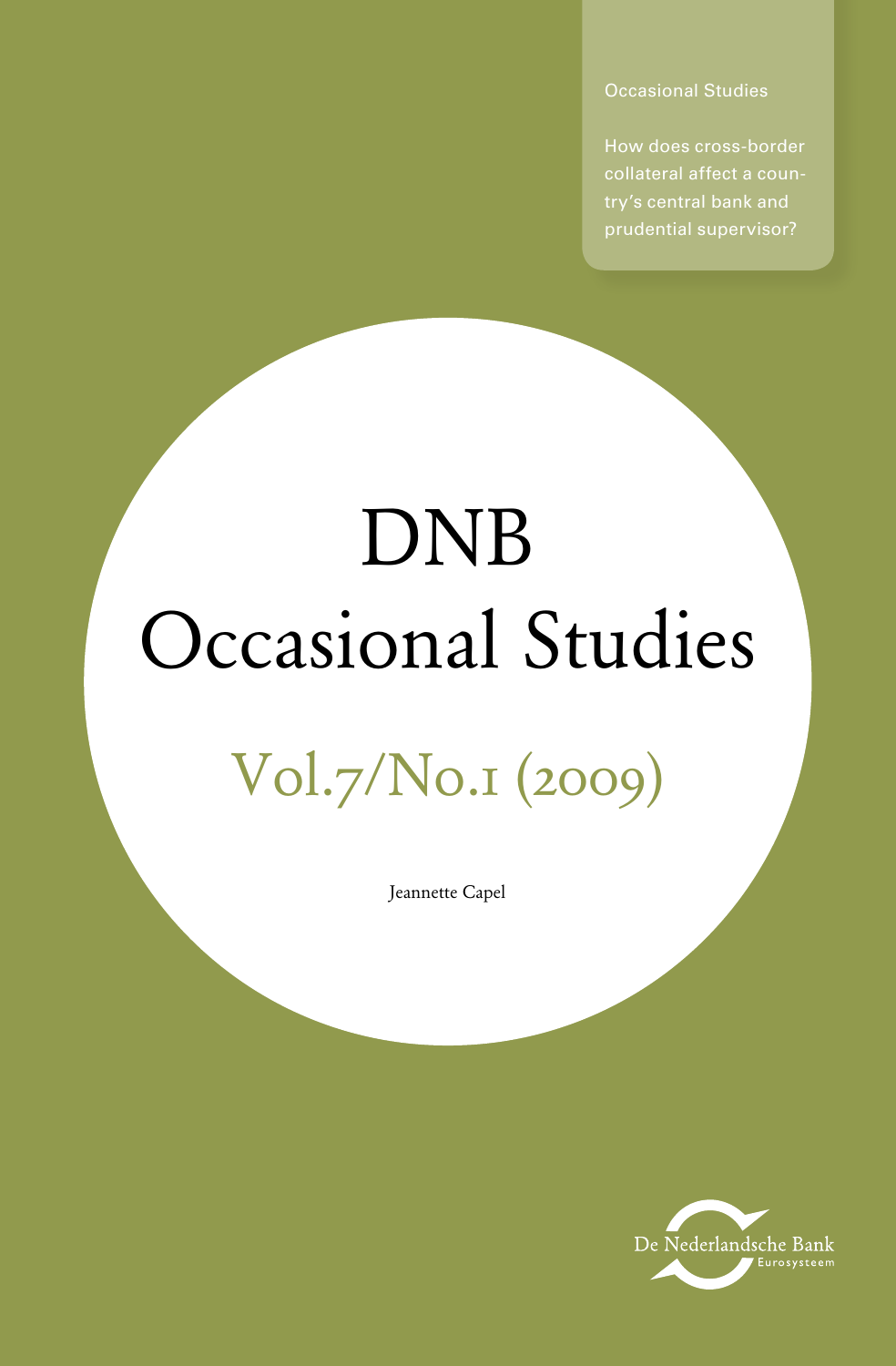#### *Central bank and prudential supervisor financial institutions*

©2009 De Nederlandsche Bank NV

Corresponding author: Jeannette Capel e-mail: j.j.capel@dnb.nl

Aim of the Occasional Studies is to disseminate thinking on policy and analytical issues in areas relevant to the Bank.

Views expressed are those of the individual authors and do not necessarily reflect official positions of De Nederlandsche Bank.

Editorial Committee

Job Swank (chairman), Eelco van den Berg (secretary), Hans Brits, Maria Demertzis, Peter van Els, Jan Willem van den End, Maarten Gelderman, Klaas Knot and Bram Scholten.

All rights reserved. No part of this publication may be reproduced, stored in a retrieval system, or transmitted in any form by any means, electronic, mechanical, photocopy, recording or otherwise, without the prior written permission of the Nederlandsche Bank.

Subscription orders for DNB Occasional Studies and requests for specimen copies should be sent to:

De Nederlandsche Bank NV Communications P.O. Box 98 1000 AB Amsterdam The Netherlands Internet: www.dnb.nl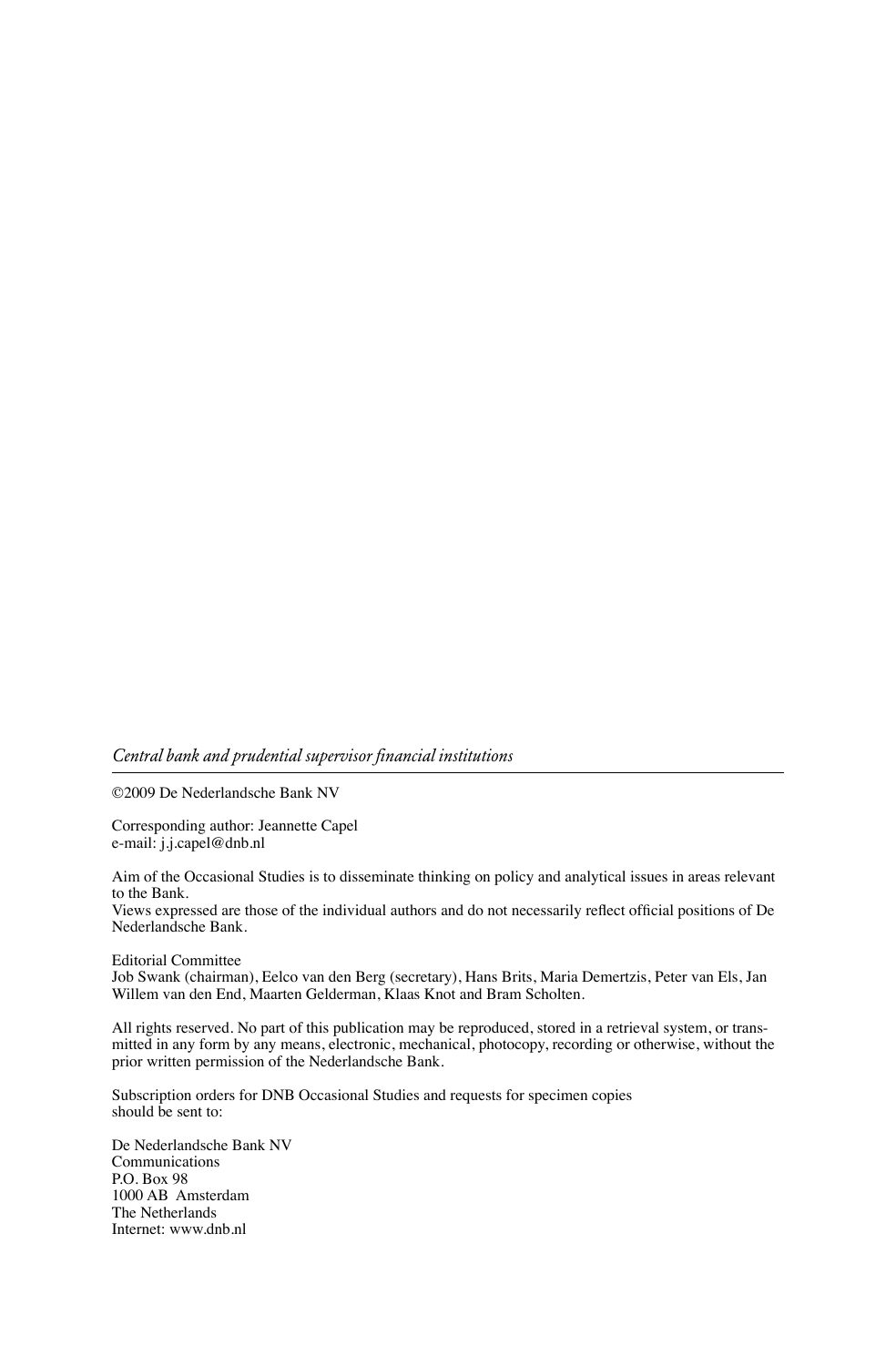### **Occasional Studies**

Vol.7/No.1 (2009) *Jeannette Capel1*

# How does cross-border collateral affect a country's central bank and prudential supervisor?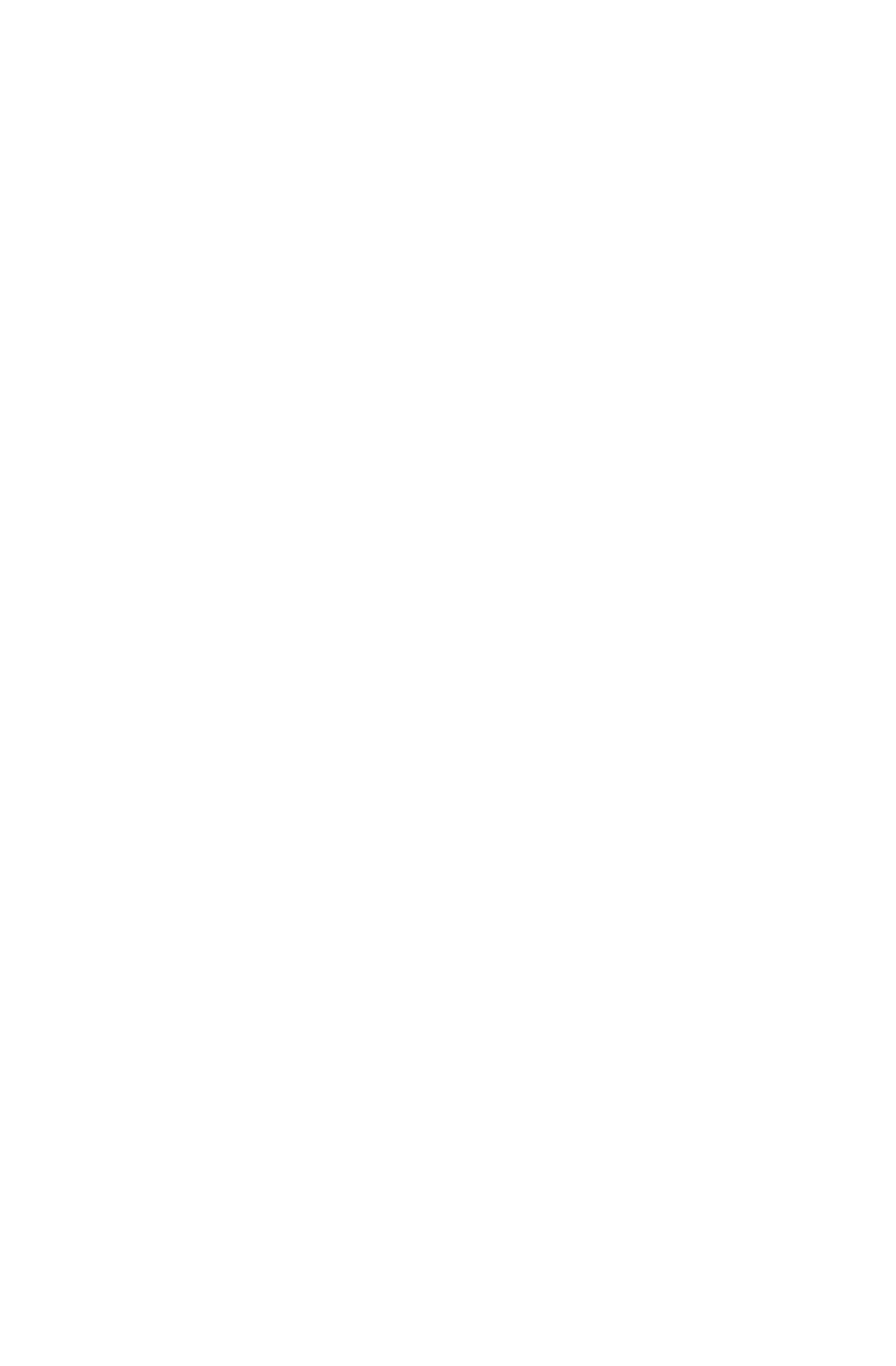### 1 Introduction

Although – partly as a result of the financial crisis – central banks are increasingly inclined to accept foreign collateral, it is hard to find analyses dealing explicitly with the consequences of such collateral for a country's central bank and supervisor. The scientific literature on this issue is thin on the ground, Manning and Willison (2006) being an exception. Policy forums, too, have paid little attention to this subject. The BIS's *Cross-border collateral arrangements* report (BIS, 2006), which focuses on the operational arrangements to facilitate the crossborder use of collateral, is the only one to deal explicitly though scantily with the relationship between foreign collateral and central bank tasks. The IMF (IMF, 2008) provides a sound general overview of central banks' collateral frameworks, but does not look into the relationship between foreign collateral and the tasks of a central bank cum supervisor.

The objective of the present analysis is to take a closer look at this relationship, building forth on the BIS's (2006) brief analysis. Sometimes euro area central banks which also exercise supervision serve as examples, but the analysis holds, *mutatis mutandis*, more widely. Section 2 starts with a brief overview of the possible definitions of foreign collateral and of the types of changes with which central banks may consequently be confronted. Section 3 briefly goes into practical experiences with foreign collateral. Section  $4$  describes the tasks of a central bank cum supervisor and the potential impact of the acceptance of foreign collateral on these tasks. Conclusions are presented in section 5.

Focused as it is on the duties of a central bank which also exercises supervision, this analysis does not go into the possible wider economic effects of foreign collateral. One of these is that central bank acceptance of certain foreign paper may influence what the market accepts in the way of collateral, and hence the functioning of the inter-bank market. Another economic effect is that competitive conditions between financial institutions, currency areas and financial markets are likely to be affected. Internationally-oriented banks with centrally organised liquidity management are able to economise on foreign collateral, but this does not apply (or not to the same extent) to locally-oriented institutions or institutions whose liquidity management is organised locally or regionally. In addition, the mutual introduction of foreign collateral may lower demand for collateral from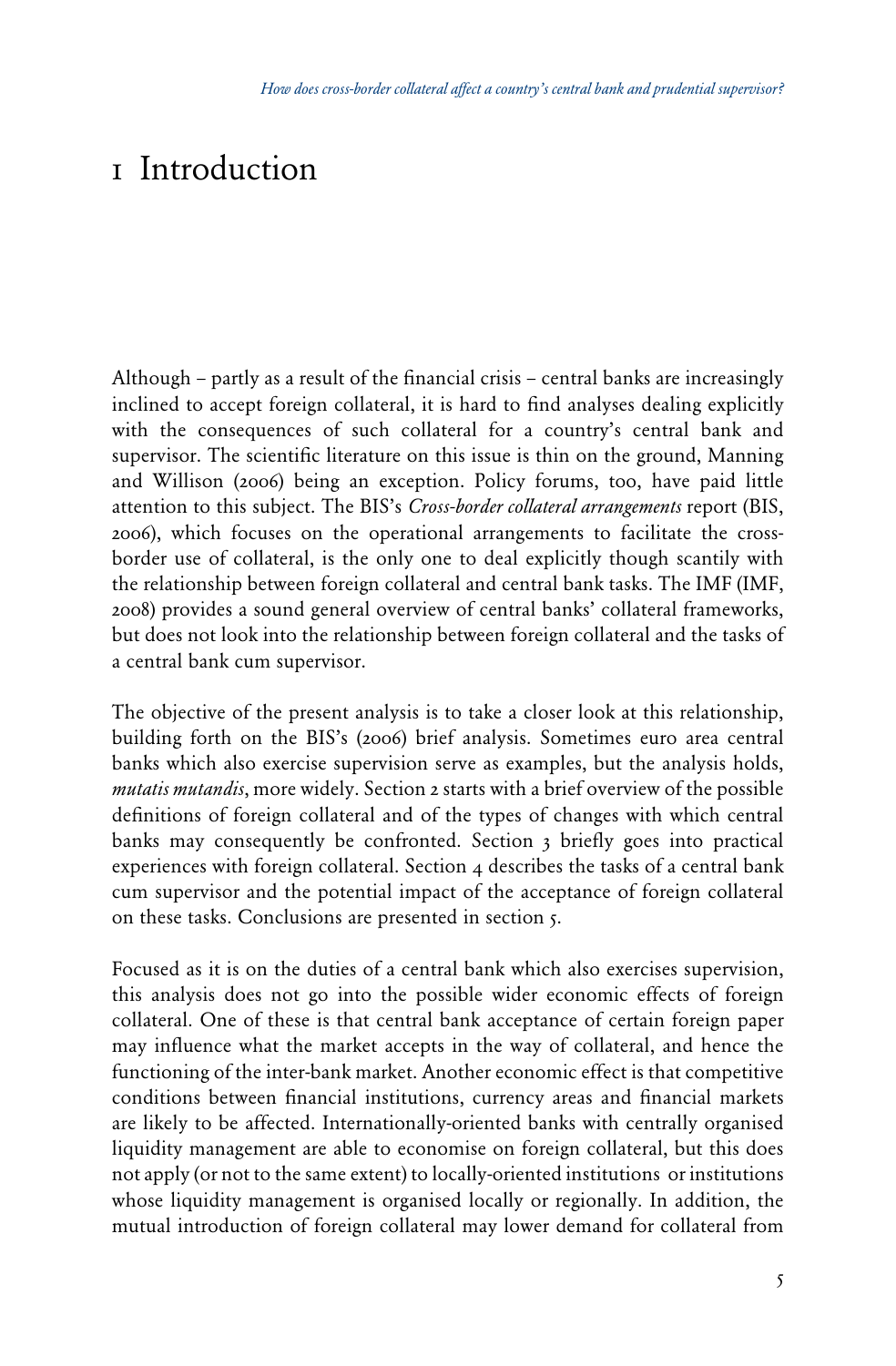smaller currency areas or smaller financial markets. Banks could, for instance, opt to concentrate their collateral portfolios on the three major currency areas (euro, US dollar or Japanese yen) if such collateral were accepted more widely in other, smaller currency areas (although substitution between these three blocs is also conceivable).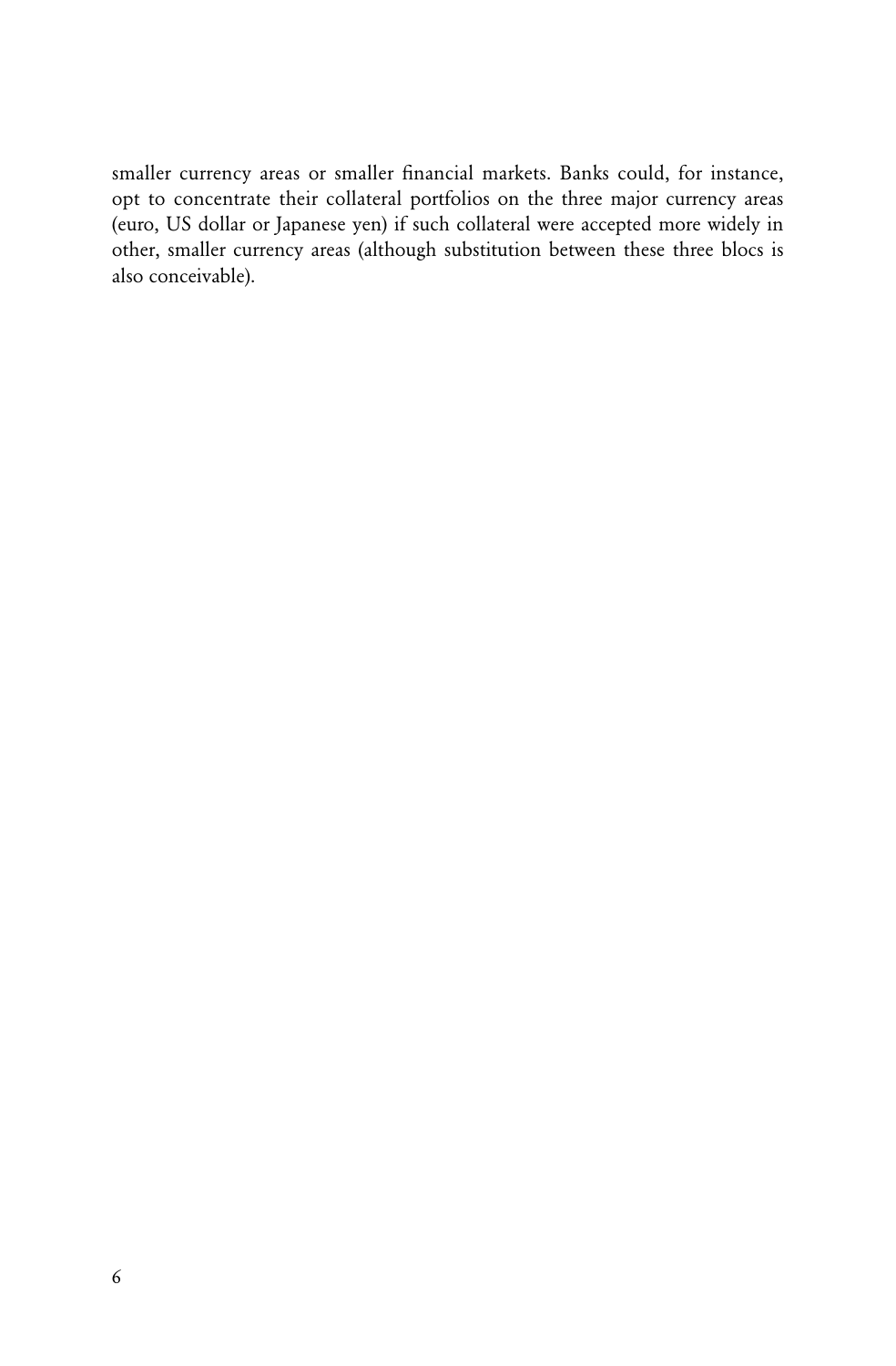## 2 Different categories of foreign collateral and the risks they may pose to central banks

### 2.1Foreign collateral defined

Collateral is foreign or cross-border if, from the perspective of the central bank accepting the collateral, at least one of the following aspects is foreign (BIS 2006, p.1):

- a. the currency of denomination;
- b. the jurisdiction in which the assets are issued; or
- c. the jurisdiction in which the assets are located.

In other words, several types of foreign collateral may be distinguished, depending on which of these aspects is foreign. To keep the discussion theoretically 'pure', each relevant aspect of foreign collateral is analysed in isolation. As a consequence, the analysis in fact assumes that there are three conceptually different categories of foreign collateral because – as will become clear below – each of these categories poses different types of risks to the central bank. In practice, however, matters are more complex. In reality, collateral is often foreign in several aspects at once, for instance, because it is both denominated in foreign currency and located abroad. Insight into the influence of such collateral on the central bank's tasks can then be obtained by 'summing' the effects of two or three conceptual categories of foreign collateral.

### 2.2What is foreign?

Exactly when does the term 'foreign' apply? This depends on which aspect(s) of collateral is (are) foreign. When it comes to denomination, the relevant aspect is that the collateral is not denominated in the national currency. So for a national central bank (NCB) in the euro area, for instance, all collateral which is not denominated in euro is foreign.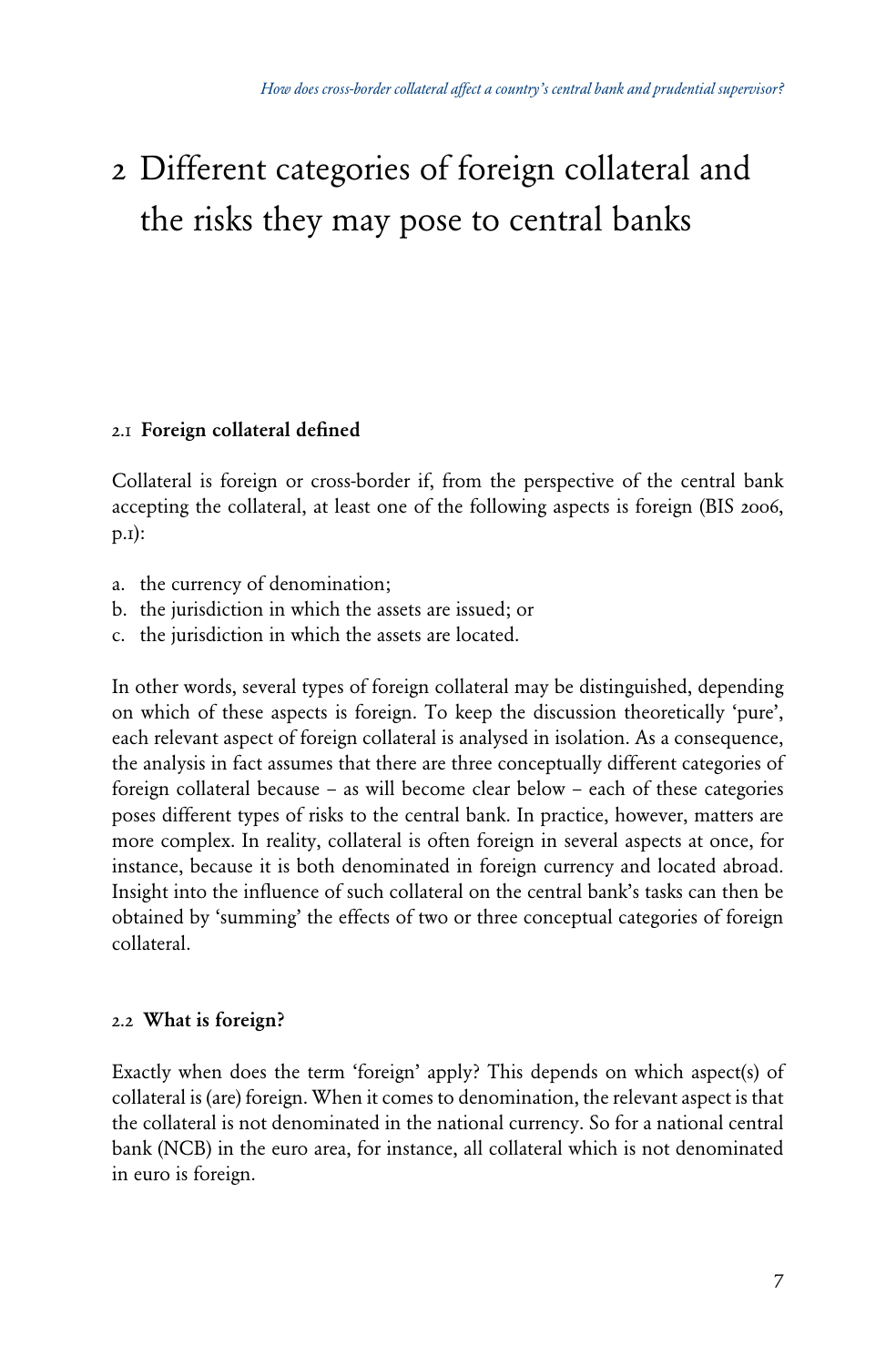Where collateral issued in other jurisdictions is concerned, all the collateral issued outside the home jurisdiction should be characterised as being foreign. However, from an operational and legal point of view there are significant differences between foreign jurisdictions when it comes to establishing security on foreign assets. For instance, in some cases the home central bank may be able to make an appeal to official authorities abroad when it needs legal expertise, or conclude agreements with the central bank of the country concerned about certain collateral issued there and the relevant procedures to be followed2. In other cases, where these are no such agreements, networks or systems of mutual legal and operational assistance, it can be more cumbersome to obtain legal advice or this advice may not always be reliable. Hence, the legal risks attached to collateral issued in other jurisdictions may vary widely from one country to the other. A central bank that considers accepting foreign collateral should be well aware of these differences.

A case in point: NCBs within the European System of Central Banks (ESCB) give each other legal and operational assistance when establishing security on credit claims. Therefore, it is usually riskier for an NCB within the euro area if the claim itself or the establishment of security on it is governed by the law of a country outside the eurozone than if the claim or the establishment of security is governed by the law of another country within the eurozone.

When it comes to collateral located abroad, again all this collateral should be seen as foreign from a legal point of view, the consequences being similar to those of collateral issued abroad, which have just been sketched. Apart from this, the most relevant criterion is how long it takes before the home central bank has the disposal of the collateral. If the collateral is submitted to the home central bank itself, the time gap is obviously very small. In other cases, it could be considerable. Hence, here too, it is important to examine what the exact legal and operational risks are of collateral located in different countries and – again – central banks should be well aware of the differences between foreign countries. Relevant factors are whether procedures governing the cross-border use of collateral have been agreed with the foreign central bank, how these procedures are shaped, how fast they are and how reliable from a legal point of view. Another important aspect is the time zone factor: if there is a chance of the foreign central bank or central securities depository (CSD) being closed when the collateral is needed for domestic use, this collateral may turn out to be inaccessible in some emergency situations.

For a euro area NCB, for instance, the CCBM area could be regarded as a relevant boundary in this respect. Within the CCBM (Correspondent Central Bank Model) – in which all euro area countries, as well as Great Britain and Sweden, participate – collateral becomes available relatively rapidly. Also, legal experts of all the jurisdictions concerned have verified that the security, applying to the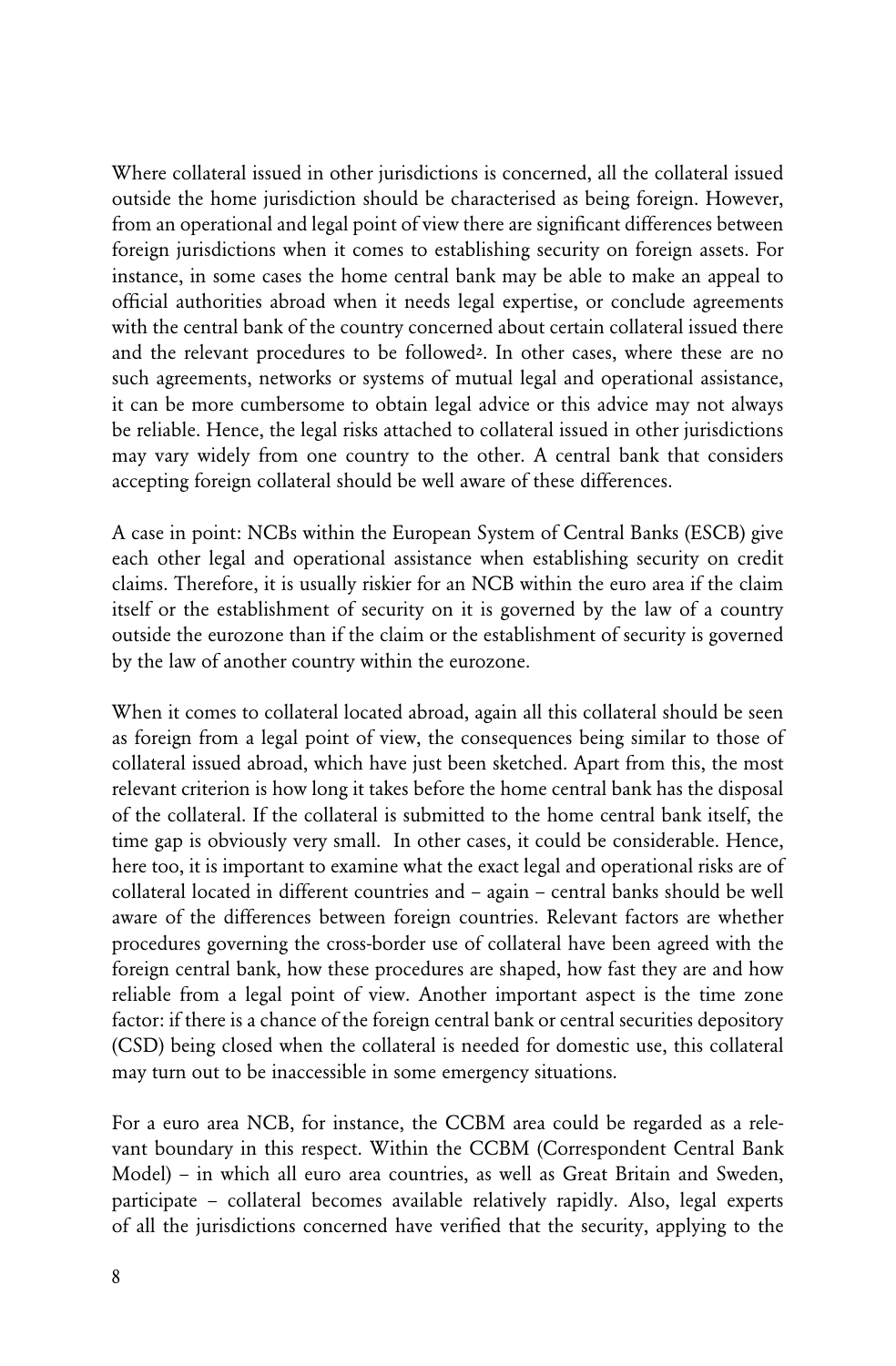procedures foreseen in CCBM, is established in a valid manner in all the different jurisdictions. Moreover, these countries operate in almost the same time zone3 .

### 2.3What risks are relevant to a central bank?

If a central bank is about to accept new, previously unknown, assets as collateral, it should always think carefully about how to manage this collateral and about any infrastructural changes and operational efforts that this management may require. For instance, the central bank probably wants to keep track of the developments in the value of the new collateral. This implies – among other things – the monitoring of credit and liquidity risks and any other market developments that affect the collateral's value and – if necessary – the implementation of measures like margin calls to make sure that the collateral deposited does not lose too much of its value. In this respect, there is no fundamental difference between new domestic and new foreign collateral. However, new foreign collateral also poses some specific risks that stem from its foreign characteristics. These specific risks, which are different for each of the three conceptual categories of collateral discussed above, are discussed in this section.

### 2.3.1 Foreign currency collateral

The first category of foreign collateral is attended by exchange rate risk on the collateral portfolio. This exchange rate risk may be limited by applying an extra haircut to foreign currency assets, by curbing the period during which these assets are accepted as collateral and by setting margin calls. Another control measure is to limit acceptance to the currencies of countries which pursue prudent macroeconomic policies, thus minimising the chances of major devaluations. Active management of foreign currency collateral also requires an adequate operational infrastructure.

### 2.3.2Collateral issued abroad

The second category is attended notably by legal complications for the home central bank, as well as possible operational and tax complications. It may take special expertise and extra time to ascertain whether this collateral meets statutory (quality) requirements. This is to prevent legal problems from arising when the collateral needs to be sold off, for example, because more parties believe they can lay claim to it. Operationally, too, this collateral may come with a higher risk, as systems and operational procedures may have to be adjusted to administer such foreign collateral at home. Another operational concern is the management information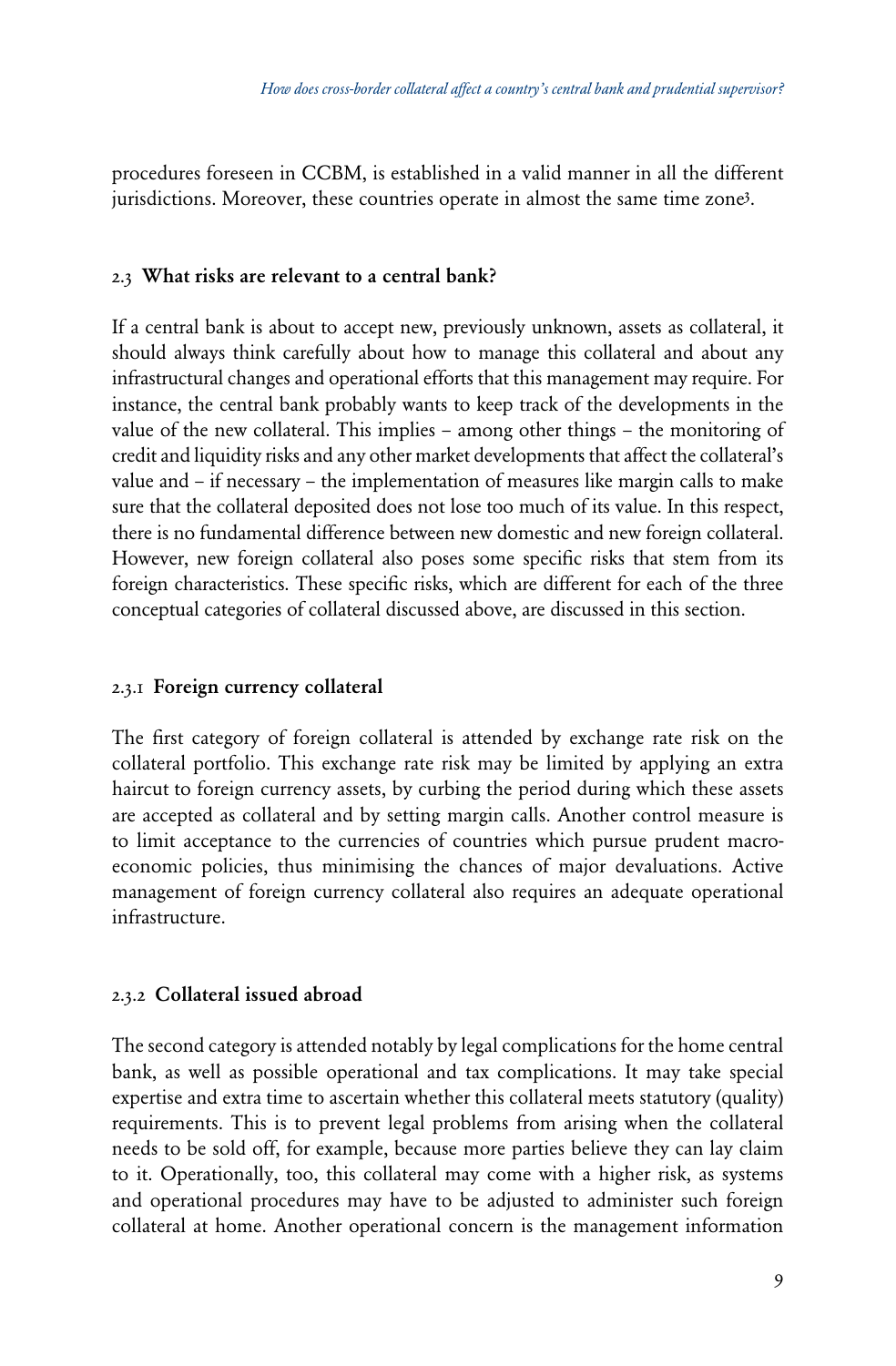required by a central bank for in-house use. If the collateral is issued abroad, such information becomes more difficult to compile.

The central bank may seek to curb the legal risks of this type of foreign collateral by accepting collateral only from another country, if good procedural agreements have been made with the central bank of that country and if it can rely on the expertise of the local central bank. Moreover, the greater the similarities between foreign and domestic collateral (for example, because the same 'fields' in administrative systems can be used), the more manageable the operational problems.

### 2.3.3Collateral located abroad

For a central bank, the third category of cross-border collateral comes mainly with legal and operational risks. Legal complications may arise if the home central bank believes it can lay claim to collateral located abroad, while the foreign central bank or CSD has a different interpretation of the agreements. In other words: can the home central bank be sure that its claim is acknowledged by foreign parties? In the operational sphere, the agreements concluded with foreign central banks and CSDs should provide for timely availability of collateral which is located abroad. Here the question arises to what purpose domestic institutions will actually put this collateral. If domestic institutions have ample collateral, and use the foreign collateral in practice only to absorb fluctuations in domestic liquidity needs which can be foreseen well in advance, rapid procedures are not all that necessary. However, if domestic banks wish to use collateral located abroad to meet emergency liquidity needs (e.g. to obtain intraday or overnight credit), this collateral needs to be available within a short period of time. In this case, operational problems could also arise if the home central bank and the foreign organisations involved operate in different time zones, so that the foreign 'counter' may be closed when the need for collateral arises at home. A final operational concern is whether it is at all possible to compile proper management information on collateral which is located abroad.

These operational and legal complications may be mitigated by making clear agreements with other authorities about the procedures concerning cross-border collateral4. One possible solution could be a tri-party arrangement, where a third party ensures that a financial institution's collateral is allocated right on time to the different parties demanding collateral (central bank, clearing institute, repo market etc.). The fact that cross-border arrangements across different time zones and with less familiar jurisdictions may involve extra risk only adds to the importance of the arrangements being formulated with due care.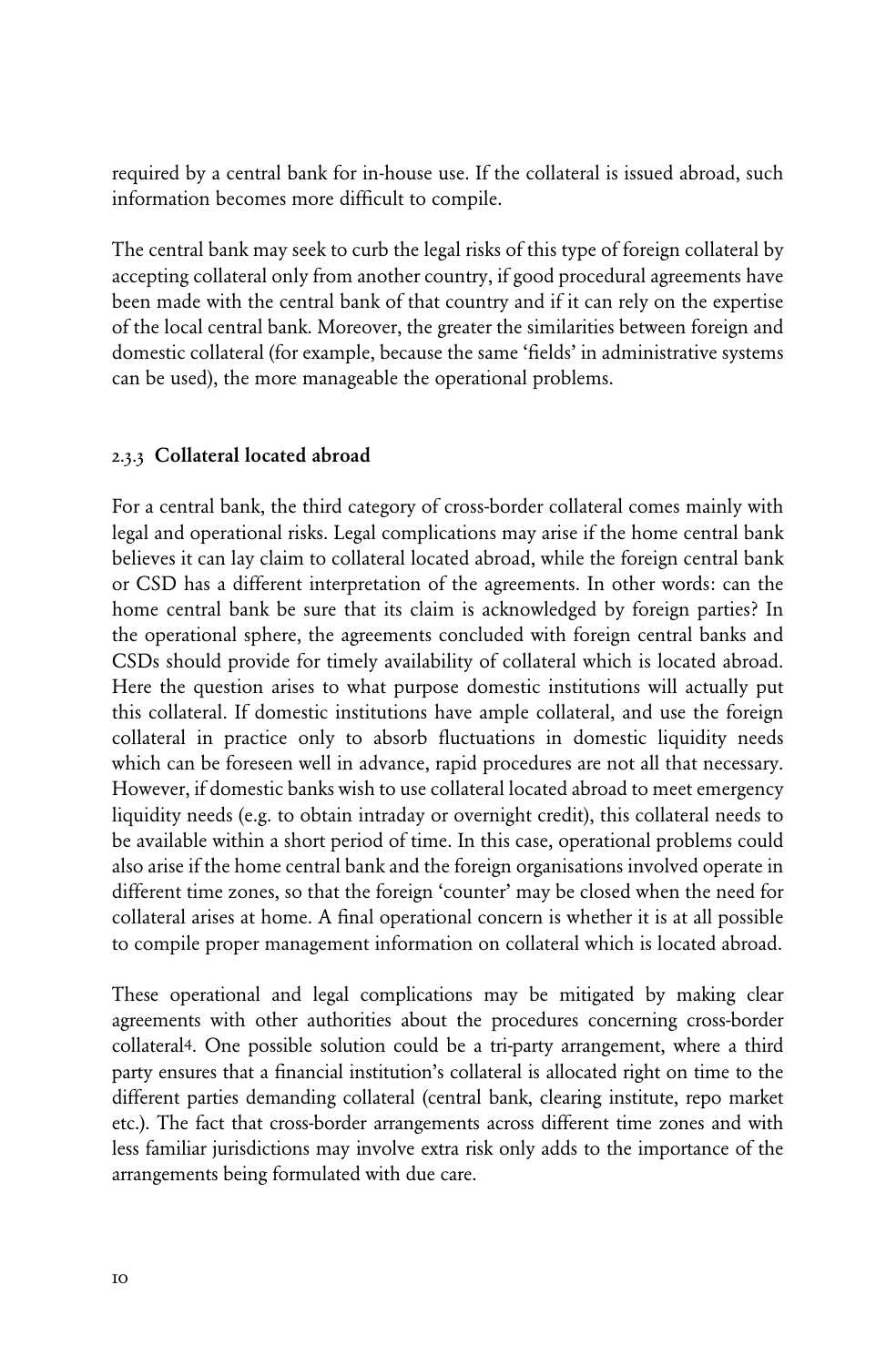### 2.4 Acceptance of foreign collateral and the quantity of collateral available for domestic use

Distinguishing between the different categories of foreign collateral is also imperative because not every type of foreign collateral necessarily adds to the store of collateral potentially available for use at home. One should be aware that this potential often far exceeds the quantity of collateral actually submitted to the home central bank. To begin with, a financial institution may maintain financial assets for its own purposes; these could be transferred to the central bank as collateral when the need arises for more liquidity from the central bank. Secondly, an internationally active financial institution may have a store of financial assets abroad, which are considered eligible as collateral by the home central bank.

The collateral which financial institutions actually wish to maintain at a central bank is determined not only by supervisory requirements and the institution's risk and liquidity management but also by the total costs of depositing collateral at a central bank. These costs are partly explicit (the possible costs of collecting collateral and of transferring the collateral to the central bank) and partly implicit (the return which could be made on the collateral by the financial institution if the collateral were not maintained at the central bank). If financial institutions are allowed more choice in composing their pool of collateral, it will often become cheaper for them to submit collateral since there is then a higher chance that the institution already has eligible collateral in its possession (reducing the costs of collecting it) or that the institution can deposit collateral at the central bank which yields no or little revenue when put to other use. As will be discussed below, the downside of the latter may be that the central bank ends up with the collateral of the lowest quality. However, this is not necessarily the case as central banks can impose quality requirements on the collateral that they are willing to accept.

If the home central bank accepts collateral denominated in foreign currency or collateral issued in other jurisdictions (the first two categories listed above), presumably more collateral will become available domestically. Given more options, financial institutions will have more opportunities to select collateral at for them - lower cost; *ceteris paribus,* they may be expected to pledge more collateral at the home central bank.

There is no telling in advance whether acceptance of collateral located abroad (the third category) will lead to either more or less collateral being deposited at the home central bank. If collateral located abroad is accepted, certain securities or debt certificates may be used as collateral in more than one country. An institution would then be motivated to manage the collateral internationally<sup>5</sup>, to economise on the total quantity of collateral pledged worldwide<sup>6</sup> and to select the collateral with the -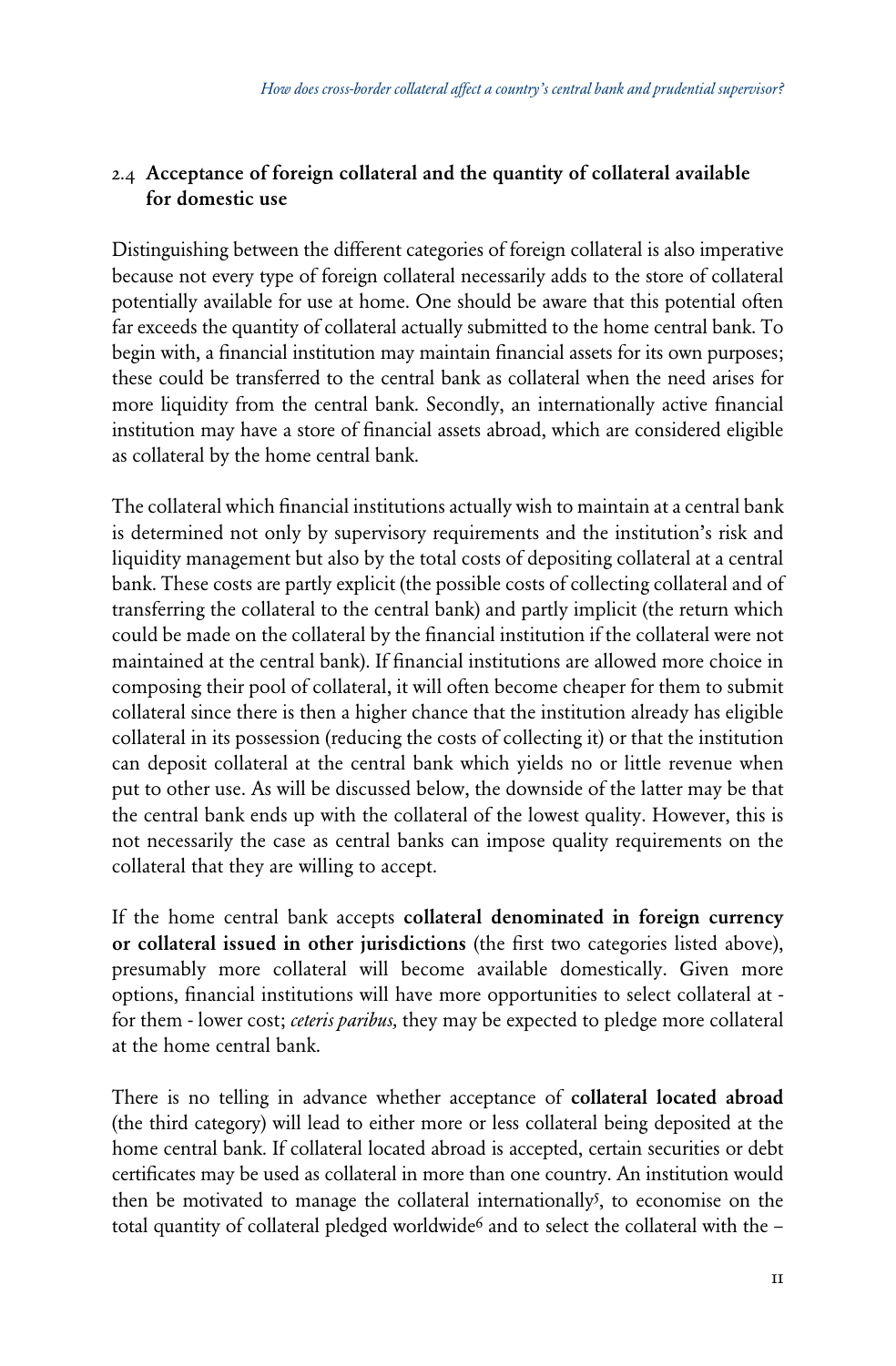internationally – lowest costs. These considerations could be conducive to submitting either more or less collateral to the home central bank. Another relevant factor is whether the home central bank accepts foreign collateral unilaterally, or whether such acceptance would be mutual, and whether this collateral would be accepted only in crisis situations or under normal circumstances too. See Manning en Willison (2006) for a model-based analysis of the various relevant factors.

Even if less collateral were deposited at the home central bank, the access created to a large international pool of collateral could very well mean that a larger pool of collateral becomes potentially available for domestic monetary policy or payments purposes than was the case before the acceptance of collateral located abroad.7 However, this is not necessarily the case. One requirement is that it must be possible to transfer the collateral located abroad to the home central bank quickly and reliably. This is especially important when it comes to liquidity needs which are not easily foreseeable. Here, a major consideration is how systems work in practice (for example, via fax or SWIFT).

| Categories of<br>collateral   | More<br>collateral for<br>domestic use? | Main risks to<br>central bank | How to manage the risks                                                                                                                                                  |
|-------------------------------|-----------------------------------------|-------------------------------|--------------------------------------------------------------------------------------------------------------------------------------------------------------------------|
| Foreign currency<br>collatera | Yes                                     | Exchange<br>rate risk         | Haircut, margin calls, only countries<br>with a sound macro-economic policy                                                                                              |
| Collateral issued<br>abroad   | Yes                                     | Legal risk                    | Only collateral from countries with<br>which good procedural agreements<br>have been made and where local<br>legal expertise can be relied on.                           |
|                               |                                         | Operational<br>risk           | Only collateral which is<br>administratively comparable to<br>domestic collateral                                                                                        |
| Collateral located<br>abroad  | Possibly but<br>not necessarily         | Operational<br>risk           | Operational agreements on reliable<br>and rapid transfers; watch out for<br>time zone problems, especially if<br>the collateral is required for acute<br>liquidity needs |
|                               |                                         | Legal risk                    | Clear legal agreements with familiar<br>jurisdictions                                                                                                                    |

### 2.5Overview

Table 1: Different categories of foreign collateral and the concomitant effects for the central bank.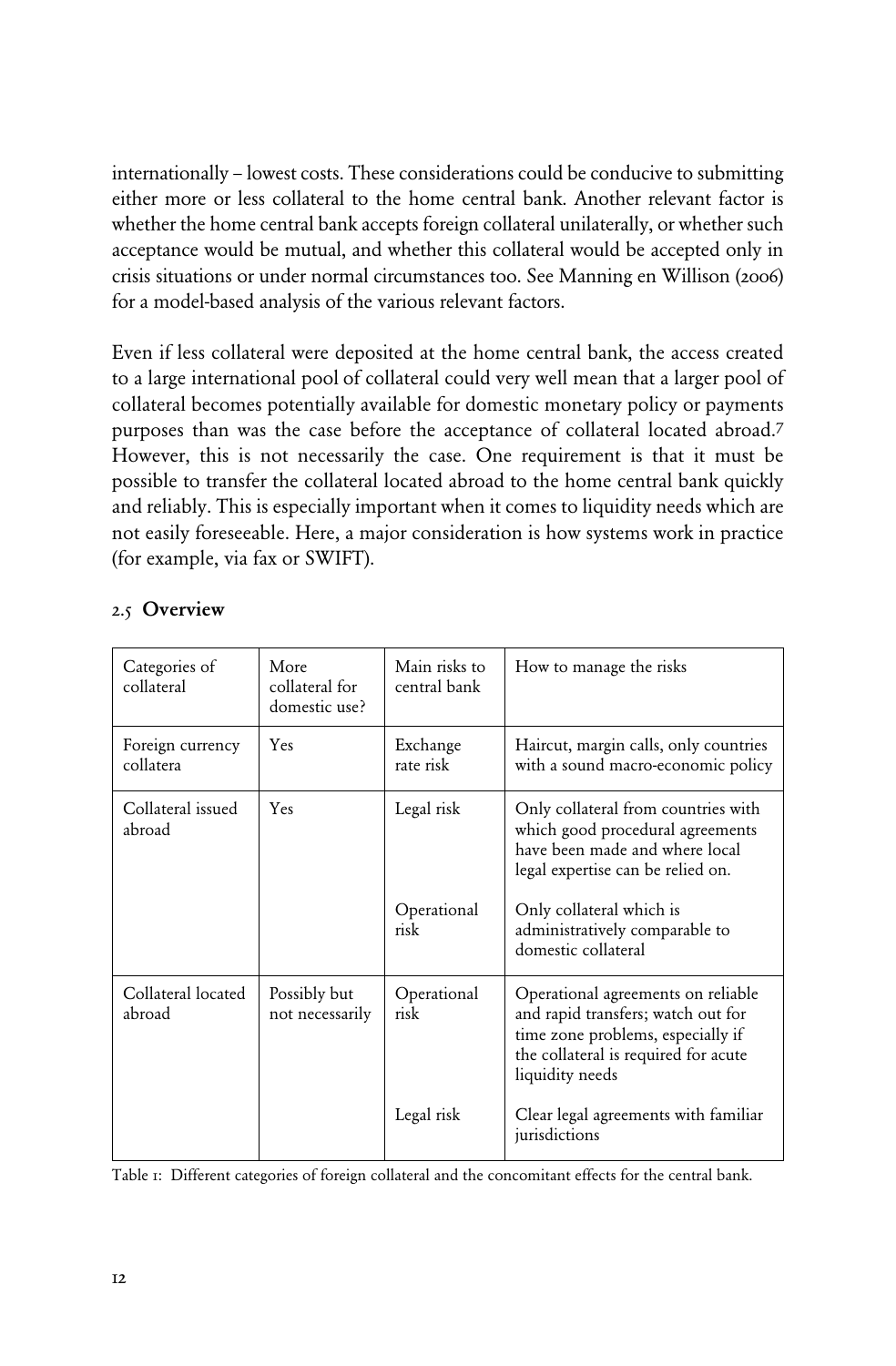As summarised in Table 1, the various conceptual categories of foreign collateral pose different types of risks to the central bank and may differently impact the total quantity of collateral available for use at home. A discussion of the consequences of foreign collateral for the central bank's tasks should therefore distinguish between these categories of foreign collateral.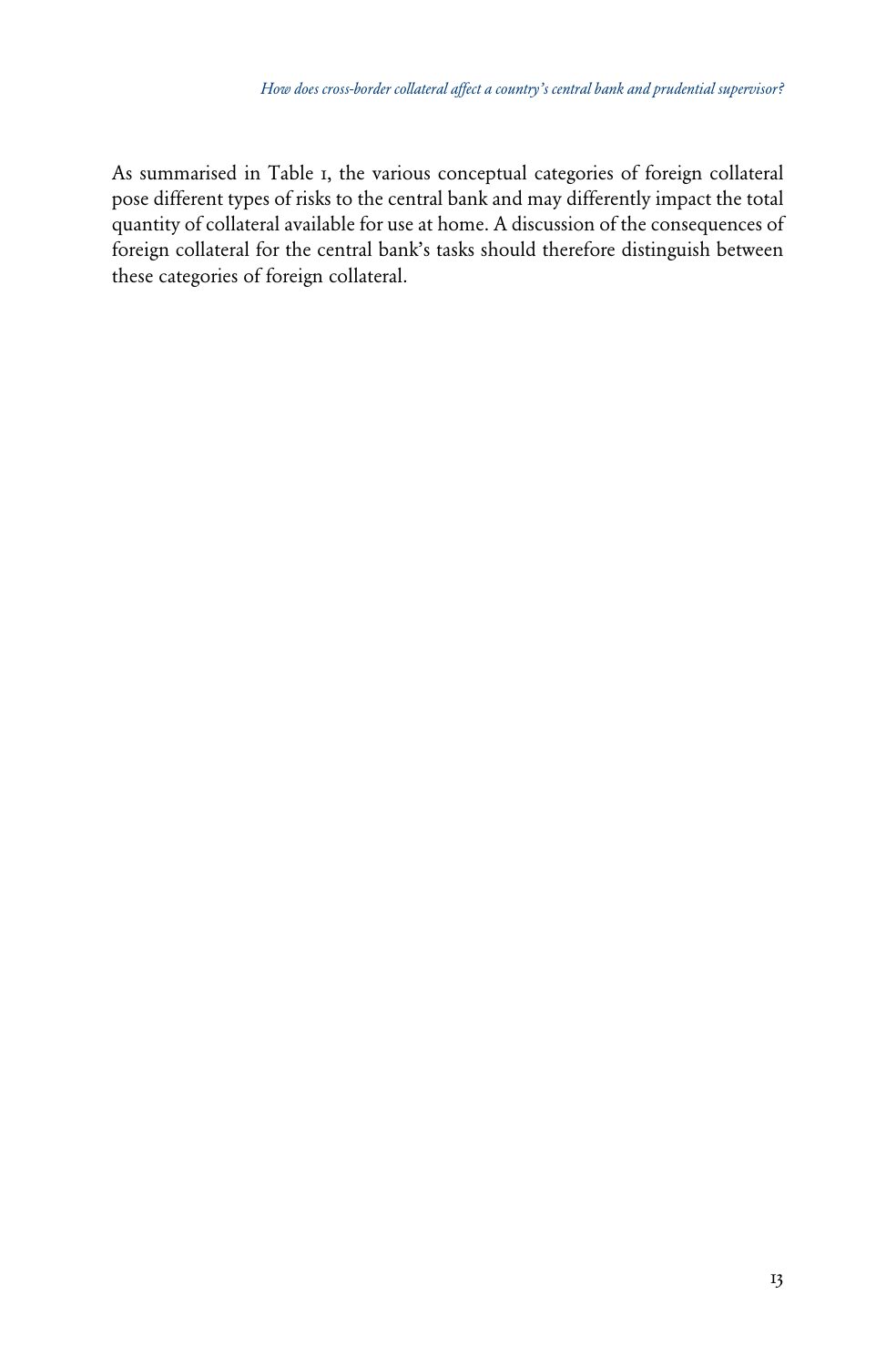### 3 Practical experience with foreign collateral

#### 3.1Acceptance of foreign collateral in the euro area

The euro area NCBs accept the collateral on the Single List which is located or issued in other euro area countries, in other words, foreign collateral with relatively low legal and/or operational risks. By this definition, the use of non-domestic collateral has soared in the euro area. The ECB's annual report for 2008 noted that at year-end, 45% of collateral maintained in the euro area was foreign. The euro area has recently also been gaining experience with foreign currency collateral. In a press release of 15 October 2008, the ECB announced that the list of eligible collateral in the euro area would be expanded by, among other things, euro area-issued marketable debt certificates denominated in US dollars, sterling or Japanese yen. So far, there is no experience of collateral issued or located outside the euro area. However, as from 1 February 2009, the Governing Council may decide to accept specific central government paper in non-euro currencies which is maintained outside the euro area, i.e. at the Fed, the Bank of England or Sveriges Riksbank, as emergency collateral. This collateral is foreign in all three aspects mentioned earlier. As this central government paper stems from G10 countries, the exchange rate and legal risks are relatively well manageable.

### 3.2Acceptance of foreign collateral outside the euro area

Outside the euro area, foreign collateral is routinely accepted in several G10 countries: the United States (but only for the Standing Facility), the United Kingdom, Sweden and Switzerland. The United Kingdom furthermore has a facility for the acceptance of US Treasury paper in emergency situations. Of these countries, Switzerland is the most liberal when it comes to accepting foreign currency collateral: over 96% of the collateral accepted there is denominated in a foreign currency (IMF 2008, p. 47). In the euro area, credit is provided to foreign institutions which meet the prevailing conditions; the Fed and the Bank of Japan have stricter requirements. According to the BIS, the relatively limited supplies of suitable domestic collateral available in the United Kingdom, Switzerland and Sweden may explain why foreign collateral is accepted there. This argument does not hold for the United States and the euro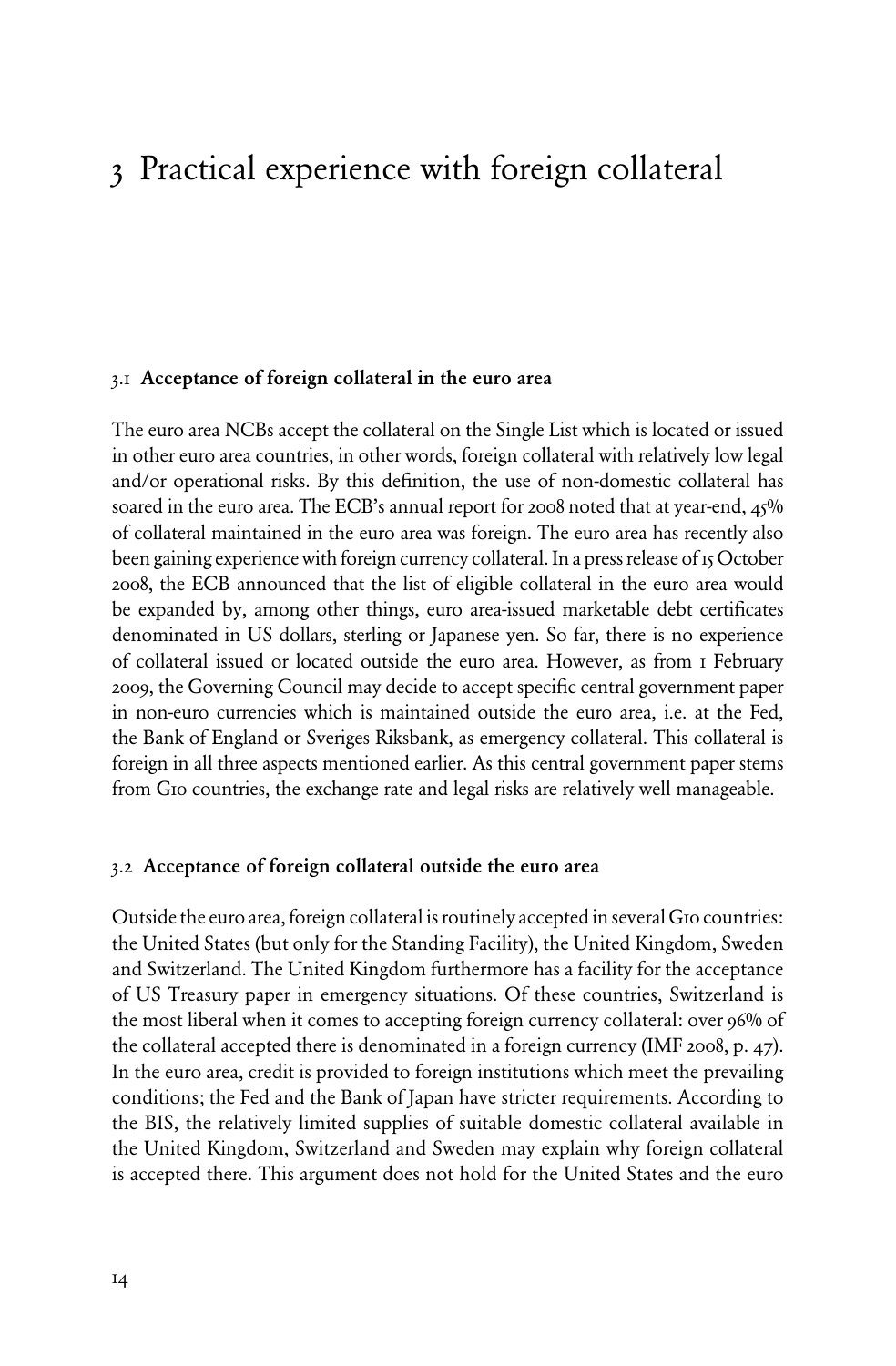area, where the quantity of domestic collateral appears to be sufficient in normal circumstances (BIS 2006, p. 9).8

Then there is the Scandinavian Cash Pool (SCP), a system of cross-border collateral operated by Denmark, Sweden and Norway. In the SCP, liquid assets held at the central bank of one of these three countries (i.e. cash collateral) may be used to obtain intraday credit from the central bank of one of the other two. The SCP was set up when the Scandinavian currencies began to participate in CLS, and Scandinavian banks suddenly needed much more intraday liquidity. In practice, the SCP is usually used by banks active in several Scandinavian countries to enlarge liquidity in Norway and Sweden on the basis of their Danish securities.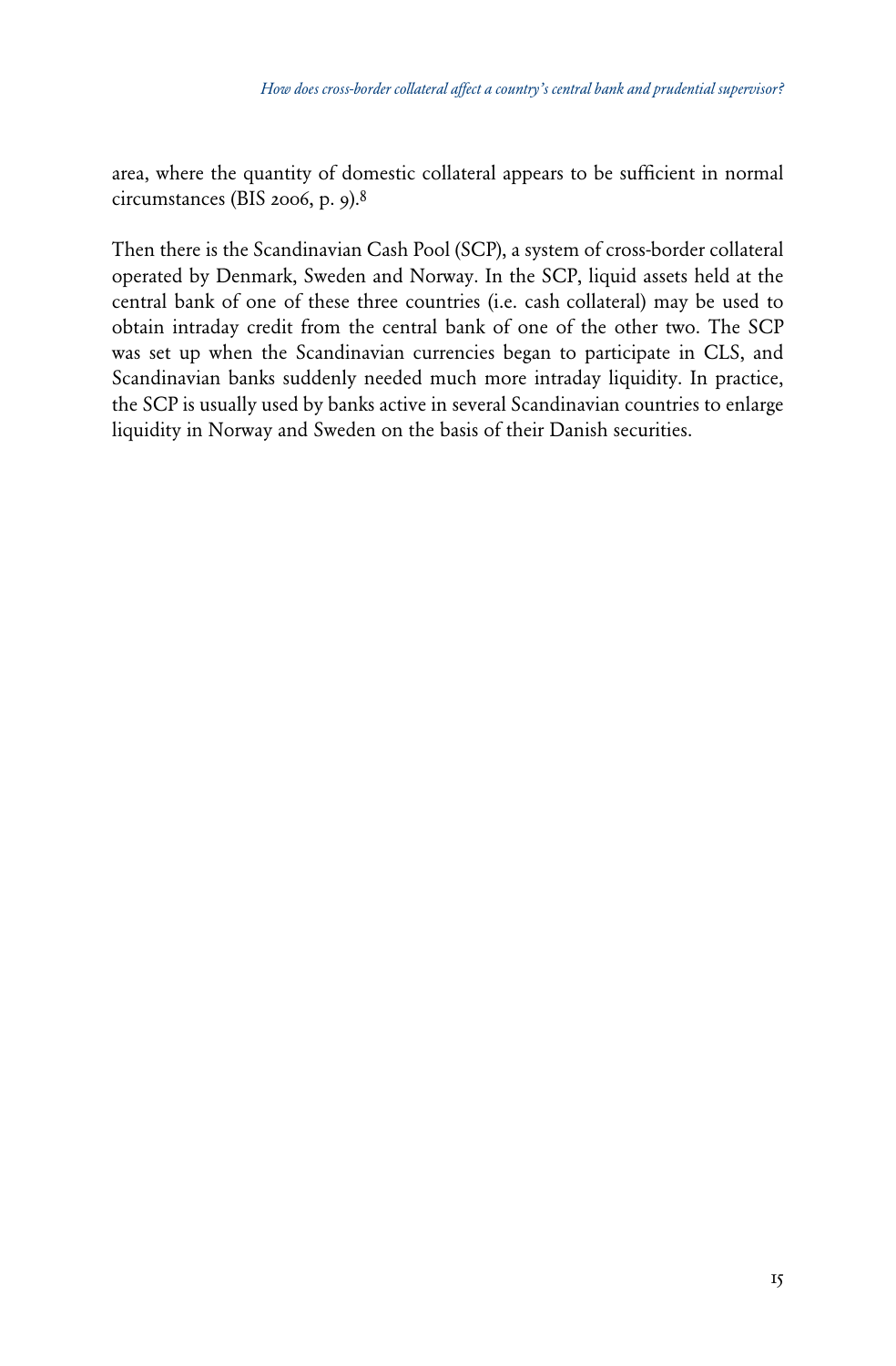### 4 Effects for central bank cum supervisor

### 4.1What objective does a central bank cum supervisor pursue?

A central bank cum supervisor is likely to pursue the following five broadly defined objectives: (1) an effective monetary policy, (2) smoothly functioning payment systems, (3) financial stability, (4) adequate prudential supervision and (5) an effective and efficient in-house organisation. In the following sections the effect on these objectives of an increase in the normal pool of eligible foreign collateral is analysed. It turns out that this effect often depends on the type of foreign collateral (foreign currency collateral, collateral issued in other jurisdictions or collateral located in other jurisdictions). Another possibility is that foreign collateral is only accepted as emergency collateral, i.e. not to be accepted in normal situations. Since this will mainly affect the objective of financial stability, this possibility will be discussed in section 4.3, which focuses on financial stability issues.

#### 4.2Foreign collateral and effective monetary policy

Monetary policy aims to realise price stability for which appropriate monetary conditions have to be created. Monetary policy is actually implemented by steering short-term market interest rates (and hence total demand and inflation). The possibility to steer rates stems from the fact that banks are structurally in need of liquidity while central banks have a monopoly position when it comes to providing this liquidity.9 Depending on its precise objectives, the central bank can determine the amount of liquidity it provides and, as a monopolist, steer the interest rates against which this liquidity is supplied.

Within the ESCB, liquidity is provided through open market operations (OMOs). Banks can also make use of the so-termed Standing Facilities. To make use of the liquidity supplying facilities, financial institutions must have sufficient collateral, as the NCBs making up the ESCB do not grant unsecured credit (neither for monetary operations, nor for intraday credit in the context of payment systems).10 For monetary policy to be effective, collateral must be available in sufficient quantities and in a sufficiently wide range, so as to give a large number of financial institutions potential access to central bank credit.<sup>II</sup> If banks have a larger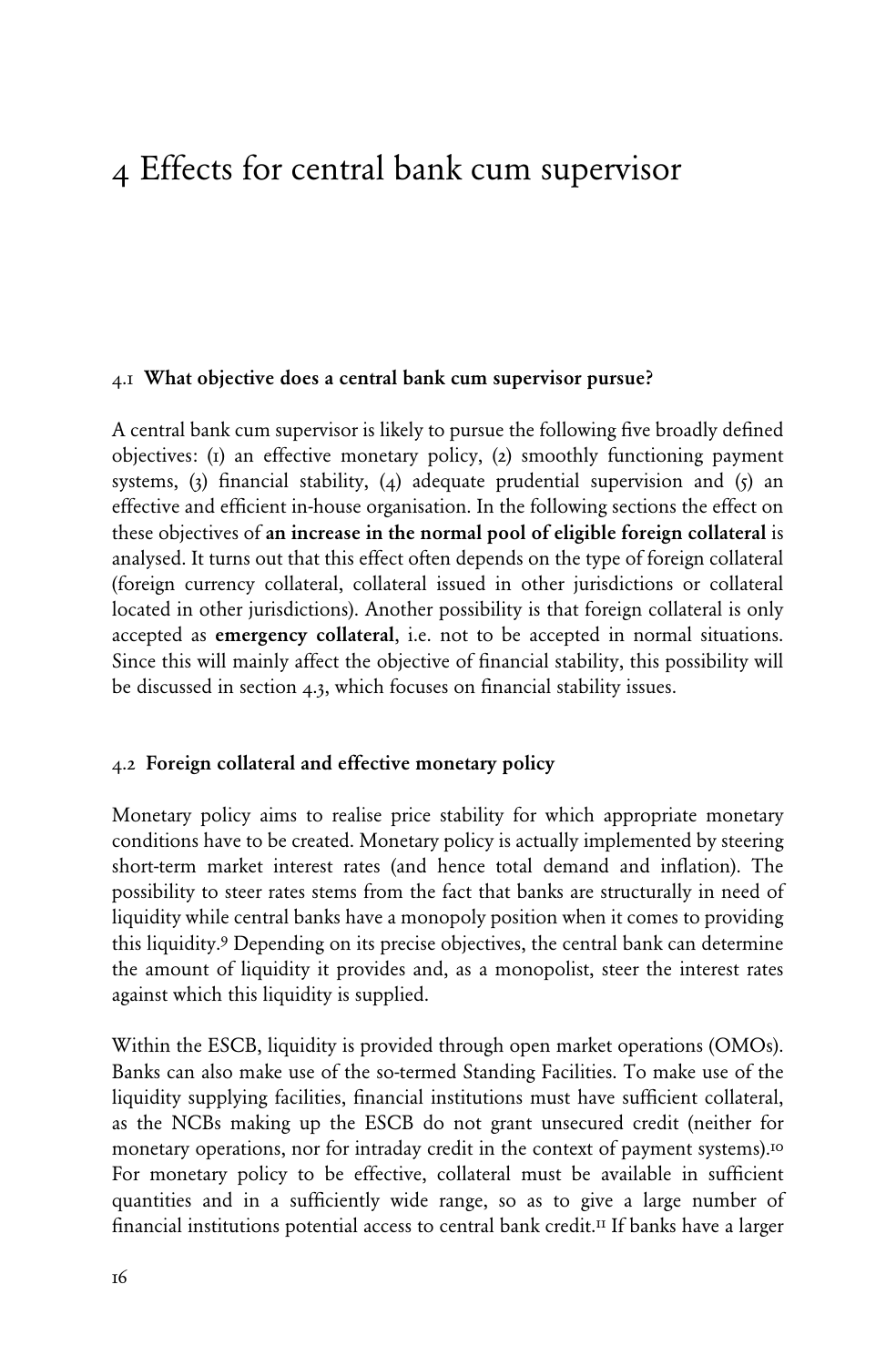collateral pool at their disposal, they can – in the cases where they actually need more liquidity – participate in monetary operations with higher volumes. Hence, when institutions are given more choice in selecting collateral, this adds to the effectiveness of monetary policy.

However, collateral also serves to mitigate the central bank's own credit risk (see section 4.6), and to ensure the fairness of monetary policy.12 From this perspective, it is desirable to impose quality requirements, implying that eligible collateral should be subject to restrictions. Expanding the range of collateral may mean that concessions to its quality or liquidity have to be made, with concomitant risks for the central bank (see also section  $4.6$ ). However, this does not have to be the case. Central banks that consider enlarging the pool of eligible collateral could benefit from performing a cost-benefit analysis. This could shed light on the potential benefits of different new collateral categories (which would depend on – among other things – the overall need for more collateral in the financial sector and the type of collateral that financial institutions already have at their disposal or can obtain at low cost) and the precise costs/risk profiles attached to these different categories of collateral.

Just how much collateral is needed and what kind of quality requirements are called for depends on the market situation. During a crisis there may be good reasons to enlarge the pool of eligible collateral because of financial stability concerns (see also section 4.4). In the present credit crisis, for example, interbank trade dropped sharply after Lehman Brothers´ default because of the waning mutual trust between banks. This led to higher demand for liquidity from banks that depended on the interbank market for their funding. By enlarging the number of liquidity-expanding monetary operations and by easing the list of eligible collateral, the ECB has gone a long way to meeting the banks´ liquidity needs. A possible side effect of a more accommodating approach towards collateral by central banks in crisis situations – apart from the possible higher risks to the central bank itself (see section 4.6) – may be that interest rates become more difficult to forecast.13 A broader collateral list allows financial institutions that are facing difficulties in funding themselves in stressed markets to attract liquidity more easily. A possible side-effect is that interbank trade activity and interest rates are further affected. As a consequence, most notably in crisis situations, a good appraisal of the different objectives of the central bank is needed when deciding whether or not to accept new collateral.

For monetary policy to be effective, collateral should – as has been argued above – be available to financial institutions in sufficient quantities and in a sufficiently wide range. As acceptance of foreign currency collateral and collateral issued abroad helps to widen the range (see section 2.4), monetary policy becomes more effective. Collateral located abroad may enhance the availability of collateral for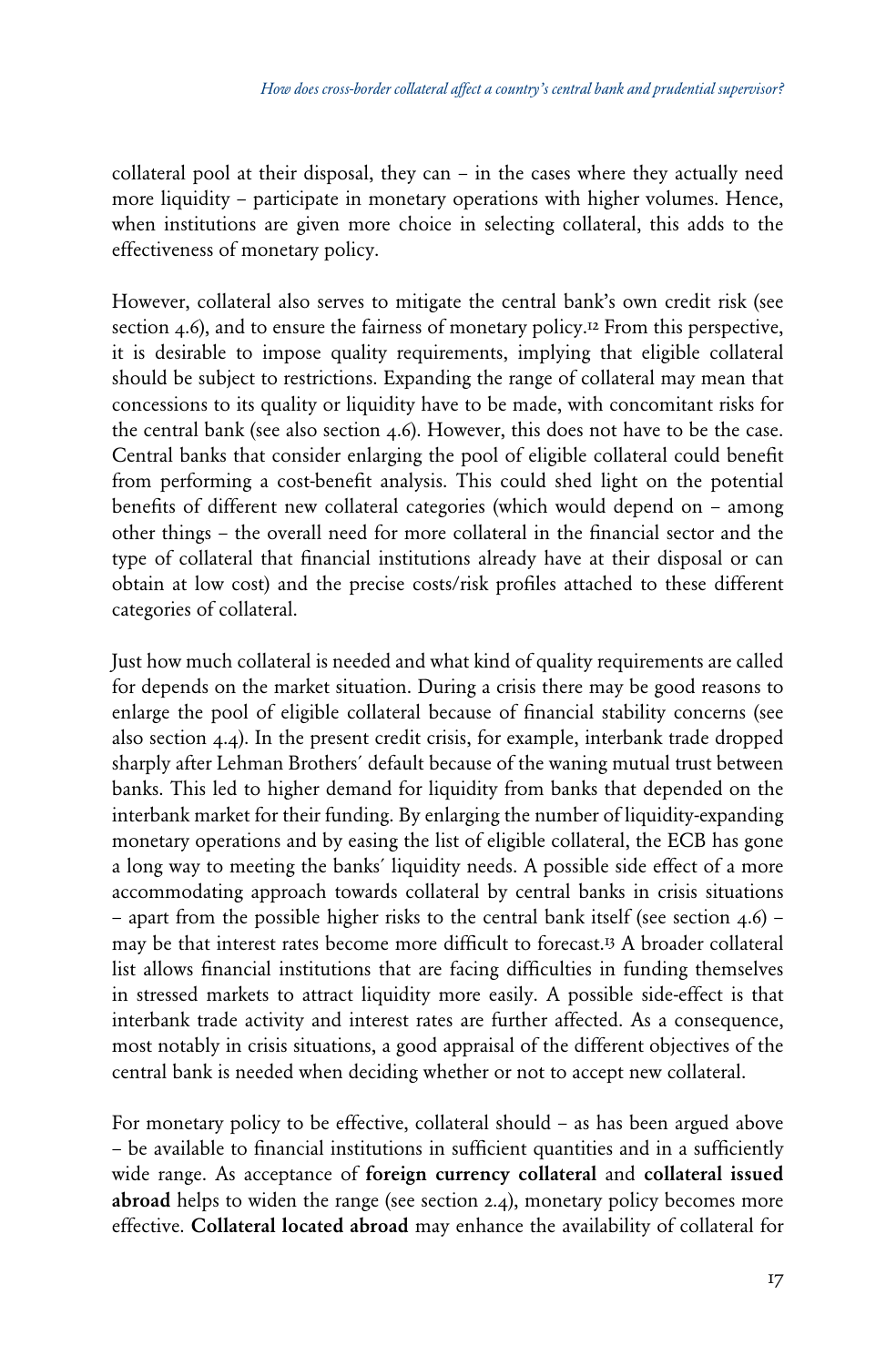domestic monetary policy, but this requires fast and reliable procedures. Here, the dependence on foreign CSDs is usually the weakest link, because it cannot be influenced by central banks. In the event of emergency liquidity needs, in particular, the actual availability of foreign collateral could prove disappointing. Even within the euro area, financial institutions requesting collateral located in another country in the course of the afternoon to obtain overnight credit from the ECB may not invariably succeed in getting this organised in time.14 In other words, it may be impracticable to use collateral located abroad to obtain overnight credit.

### 4.3Foreign collateral and smoothly functioning payment systems

Financial institutions maintain collateral at the central bank not only to be able to take part in monetary operations, but also to prevent frictions in their largevalue payment transfers. The reason is that collateral allows them to obtain intraday credit from the central bank with which they can meet their payment obligations, even when incoming payments are overdue.15 How much collateral a financial institution wishes to maintain at the central bank depends on both the implicit and explicit costs of collateral mentioned earlier as well as the bank's normal payment flows and any peaks in these flows (see McPhail and Vakos 2003).

Payment systems run most smoothly when a financial institution always has sufficient collateral to ensure that – after deduction of the collateral needed for monetary operations and other purposes – its maximum debit position in respect of payments can be met. If this condition is fulfilled, the institution has permanent access to sufficient intraday credit to continue to pay out, and there is no need for frictions to arise within the payment system.

Foreign currency collateral and collateral issued in other jurisdictions add to the efficiency of payment systems. Acceptance of this collateral will make it easier for some institutions to obtain collateral. As maintaining collateral at the central bank then becomes less costly, more collateral will be pledged and more will thus become available for payments.

However, as time is usually a critical factor for payments, collateral located abroad cannot contribute very much to making payment systems more efficient. A financial institution which foresees that the balance on its cash flows will be strongly negative at some point can lay claim to collateral located abroad in time to ensure sufficient intraday credit when needed. But payment problems often arise unexpectedly, for instance, because an expected large incoming payment is not received. Even within the euro area, it regularly takes several hours – depending on the processing speed of the foreign CSD – before collateral located in another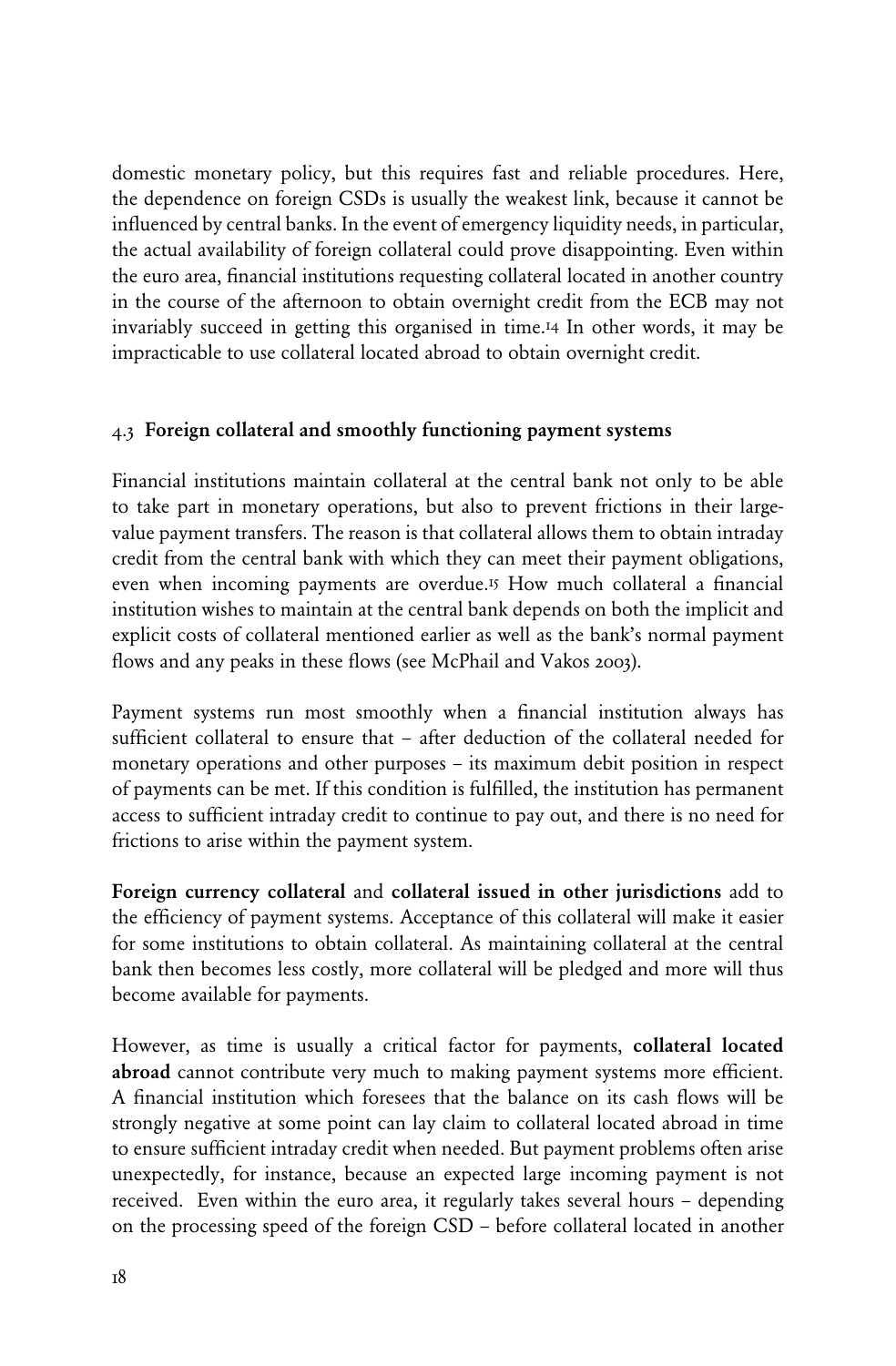euro area country is released for use elsewhere. In such a time span, frictions may arise within the payments system. In the case of operational arrangements with authorities in other time zones, the time lines are often even longer, so that it is impossible to adequately meet a sudden need for intraday credit.<sup>16</sup>

### 4.4 Cross-border collateral and financial stability

Financial stability is boosted – and the chance of a financial crisis reduced – if central banks are able to ensure that healthy financial institutions can rapidly obtain sufficient liquidity wherever necessary. This means that measures which prompt financial institutions to deposit more collateral at the central bank make a positive contribution to financial stability. For the central bank and its reputation, it is essential that this collateral is of sufficient quality. If not, the central bank may incur losses during a crisis which could – if substantial – jeopardise its independence. This is why the acceptance of foreign currency collateral or collateral issued in other jurisdictions has a positive influence on financial stability, provided that it is of sufficient quality.

However, the acceptance of collateral located abroad has an ambiguous effect on financial stability. If countries accept each other's collateral, a larger pool of worldwide collateral emerges from individual countries can draw. Assuming that there are reliable operational arrangements, this may be beneficial to international financial stability because the chances of problems in a single country and thus the chances of contagion from an individual country are reduced. On the other hand, however – as noted above – mutual acceptance of collateral may prompt financial institutions to economise on the total quantity of collateral worldwide, thus creating a stimulus to generally centralise liquidity management. The result can be that there are insufficient liquid buffers, should many countries be confronted with negative shocks at the same time.17 Moreover, as 'bad collateral drives out good collateral*'*, the quality of collateral may well be expected to decline.

Finally, the collateral channel itself could become a source of contagion if financial institutions in different time zones successively resort to a certain pool of collateral. In that case problems arising in, say, Asia, (leading to depletion of the collateral pool there) could easily spread to Europe (where insufficient collateral would then be available at the beginning of the day).

It is consequently not that easy to tell whether collateral located abroad will, on balance, make a positive or negative contribution to international financial stability. The likelihood of a negative contribution is substantial when there is a considerable chance of a shock being global rather than country- or institution-specific, when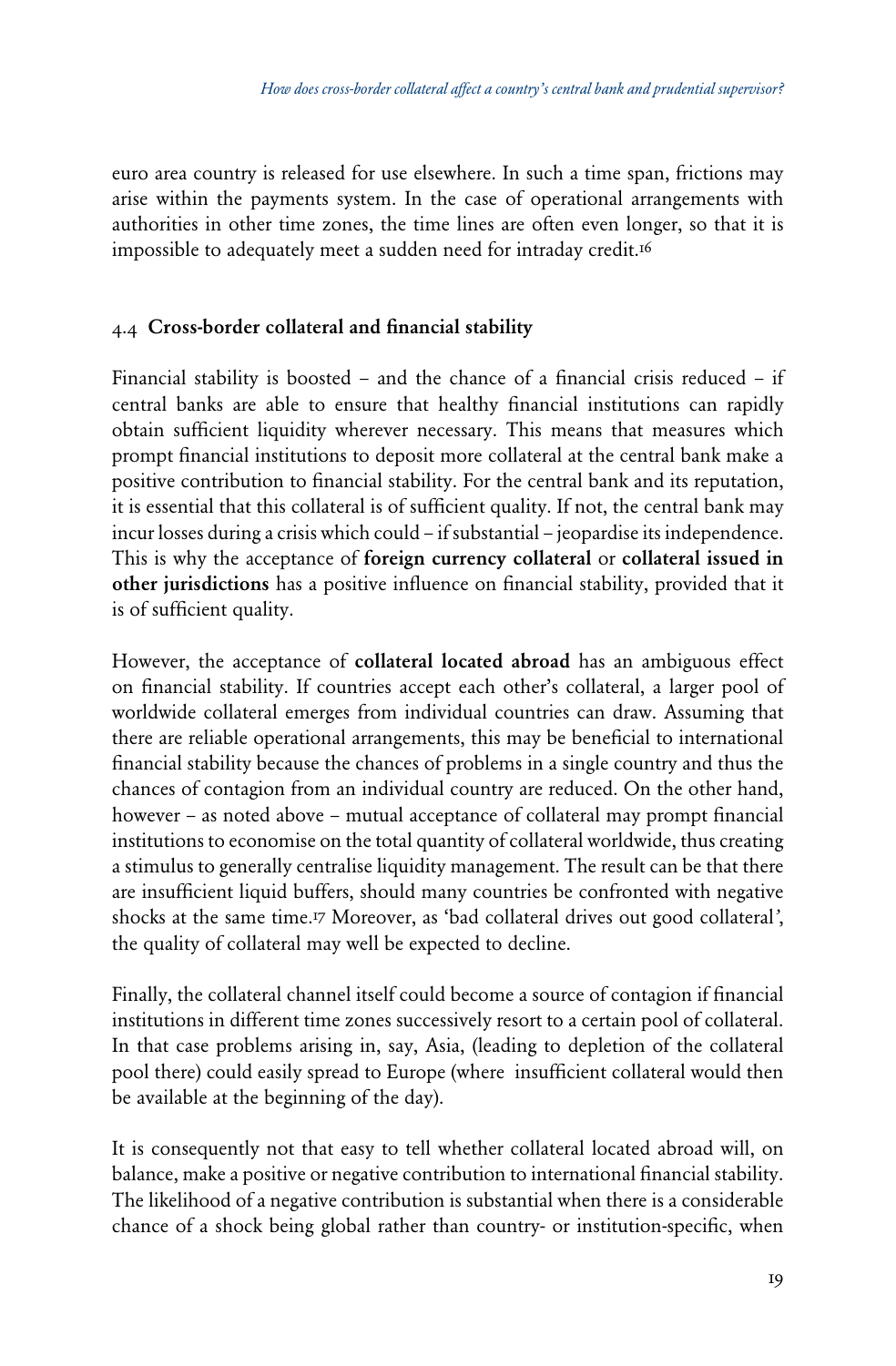there is a real possibility of contagion via collateral channels, and when, in practice, institutions economise strongly on the total quantity of global collateral and liquid assets if given the opportunity.

So far, the analysis has focused on the acceptance of (more) foreign collateral as part of the central bank's normal collateral pool. However, during the present crisis we sometimes see that accepting foreign collateral is considered an option for emergency situations only. In the latter case, foreign collateral will almost certainly have a positive impact on financial stability because it will not or barely stimulate financial institutions to cut down on their global collateral pool. However, the drawbacks of emergency-only acceptance are that it is relatively expensive (procedures are designed but will never or rarely be used in practice) and that – due to the lack of practical experience with this collateral in normal times – this collateral may pose extra operational and financial risks during a crisis.

### 4.5Cross-border collateral and prudential supervision

Prudential supervision seeks to ensure that financial institutions are sufficiently capitalised to meet their liabilities, and engage in sound and integrity-based operations. The acceptance of cross-border collateral can influence prudential supervision in two ways:

- (1) via a possible influence on the total quantity of liquidity which the institution can mobilise for domestic use;
- (2) via possible effects on the type of liquid assets which the institution wishes to maintain, and the concomitant risks.

Here, too, the effects for prudential supervision depend on the category of crossborder collateral accepted by the NCB.

The acceptance of foreign currency-denominated collateral or collateral issued abroad will presumably have little impact on the quantity of liquid assets maintained by a bank, but it will influence the type of assets. Acceptance may encourage some internationally oriented financial institutions to post more collateral at the NCB, but it is unlikely to stimulate them to create larger liquid buffers within the institution. However, the acceptance of certain assets as collateral will probably lead banks to maintain such assets more often for their own purposes, all the more so as supervisory rules sometimes give the collateral accepted by central banks a more favourable weight in the calculation of liquidity buffers. In the case of foreign currency collateral, this may mean a change in exchange rate risk<sup>18</sup>,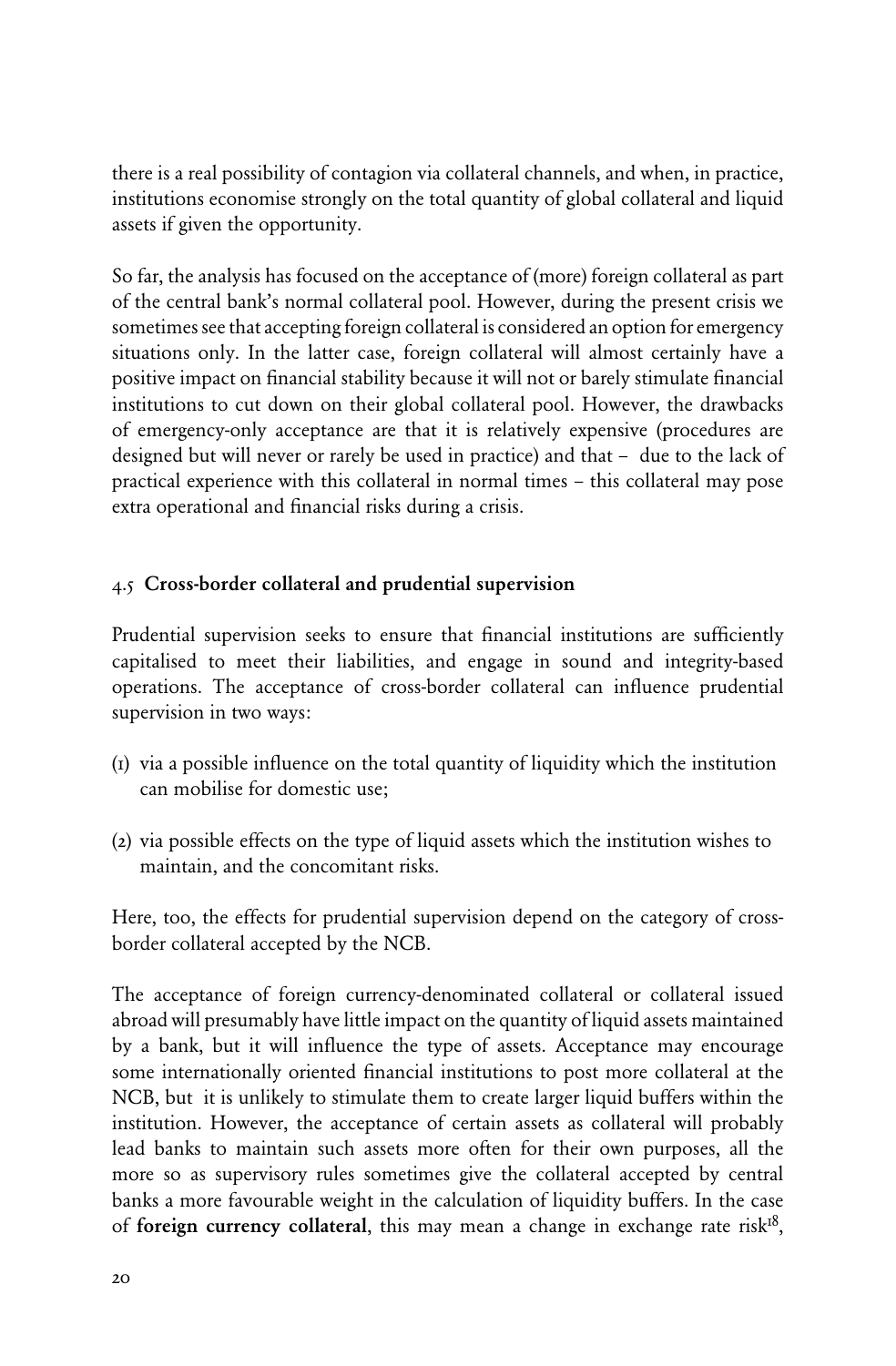which is unlikely to have much impact on prudential supervision because this risk is generally well understood and properly manageable. Assets issued abroad, on the other hand, are a greater cause for supervisory concern because of the legal complications involved. Section 4.6 discusses these risks and their consequences in more detail. In short: foreign currency-denominated collateral and collateral issued abroad probably affect prudential supervision via the type of liquid assets which the institution wishes to maintain rather than via their quantity.

The reverse holds when collateral located abroad is accepted by a central bank. Here, there is no clear effect on the type of liquid assets which the institution wishes to maintain worldwide, but the quantity is affected. After all, if institutions embark on international collateral management, it would be logical to centralise total liquidity management as well, because this offers opportunities for economising on the total quantity of liquid buffers held worldwide. Incidentally, this need not have a negative impact on prudential supervision, so long as these global assets can be freely transferred to the home country. In practice, however, such free transferability – notably in times of a global crisis – often turns out to be an illusion because supervisors engage in 'ring-fencing'. That is why some supervisors argue that liquidity supervision should be exercised on a solo basis, so that the liquidity ratio for domestic operations becomes subject to requirements, and institutions would in fact be discouraged from centralising their liquidity management. In other words, central bank acceptance of collateral located in another country could be at loggerheads with any solo liquidity supervision envisaged by the supervisor in that country.

Incidentally, the acceptance of cross-border collateral may also boost the competitiveness of the own financial sector, and thereby have a positive impact on the soundness of financial institutions. As depositing collateral at a central bank is attended by costs for a financial institution, possibilities for economising on the total international pool of collateral, as well as a wider range of commonly held assets from which to choose, may reinforce the sector's competitiveness.

### 4.6Cross-border collateral and the effectiveness/efficiency of the central bank itself

From the point of view of the effectiveness and efficiency of the central bank's internal organisation, it is important what extra risks and additional costs attend the various types of cross-border collateral. At the same time, cross-border collateral makes for greater diversification of the collateral portfolio, and hence lower market risk. This offers some counterweight to the extra costs and risks discussed below. Acceptance of foreign currency-denominated collateral exposes the collateral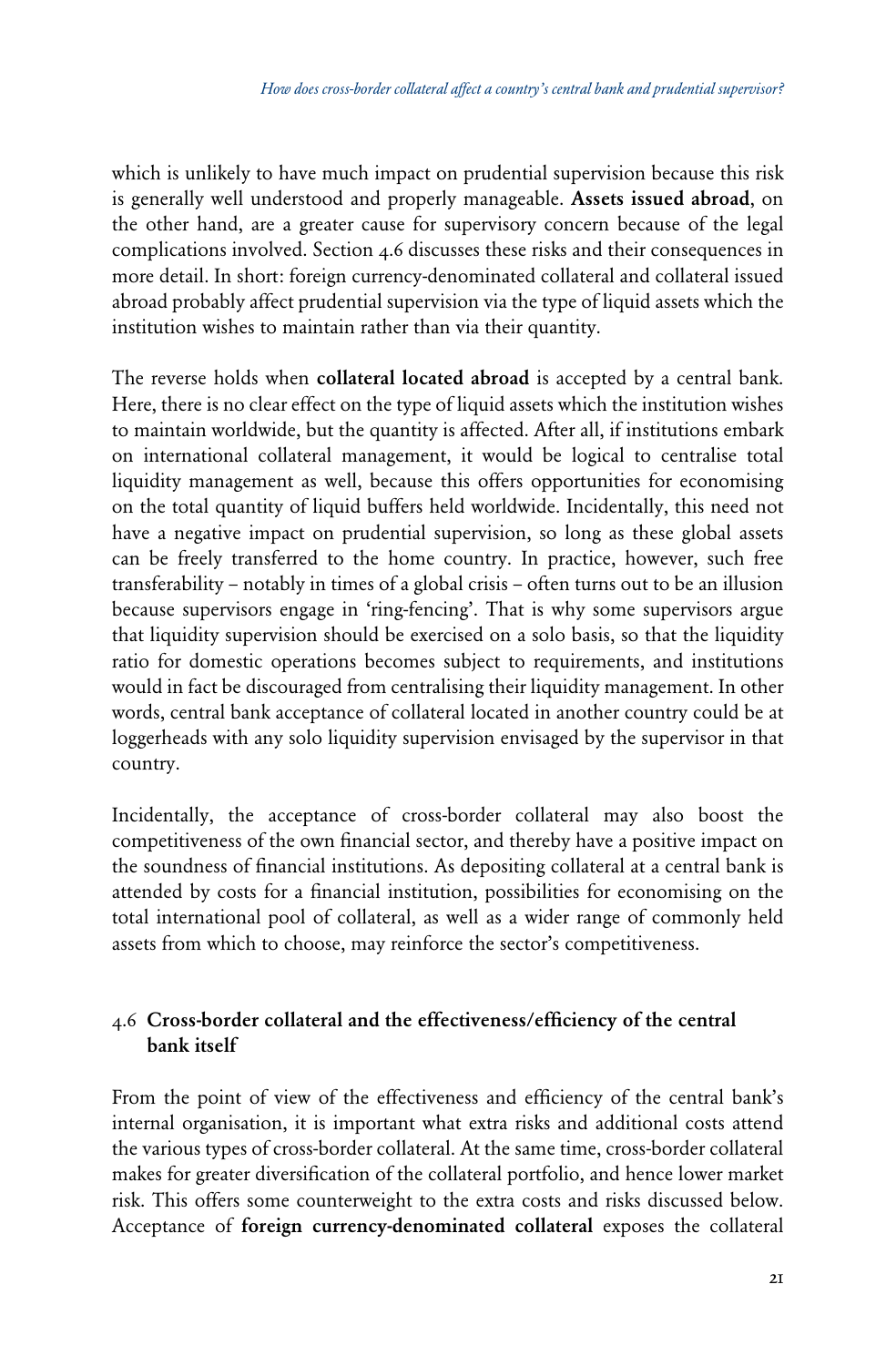pool to exchange rate risk. This may present the central bank with costs if it is required to sell off the collateral. In practice, this effect is mitigated by hedging the currency risk or by using haircuts or margin calls. The IMF, for instance, indicates that the haircut should depend on the exchange rate volatility expected but that a haircut of around 5% is customary for exchange rate risk (IMF 2008, p.23).<sup>19</sup>

Collateral issued abroad is attended notably by legal risks. In particular, when collateral is accepted from countries with which no good agreements or procedures have been formed, it can be difficult to ascertain whether this collateral meets the legally determined (quality) requirements. The resulting risks and costs of this may be considerable. Operational concerns are that systems may have to be adjusted to administer this collateral and that it may be harder to compile useful management information on collateral issued abroad.

Collateral located abroad comes notably with operational challenges and risks. The crucial question is whether agreements with foreign central banks and CSDs can be formulated so that collateral located abroad can be mobilised for domestic use in time. The problem is compounded when foreign authorities operate in other time zones. Within the euro area, these risks are mitigated by the CCBM and the fact that most euro area countries operate in the same time zone. Another operational concern is the lower availability of sound management information on collateral located abroad. Furthermore, there may be legal complications if the home central bank believes it can lay claim to collateral located abroad, while the foreign central bank of CSD wields another legal interpretation. This could lead to long drawn-out legal procedures. Following the recent failure of Lehman Brothers, it was pointed out that it will take years before all collateral claims have been legally dealt with.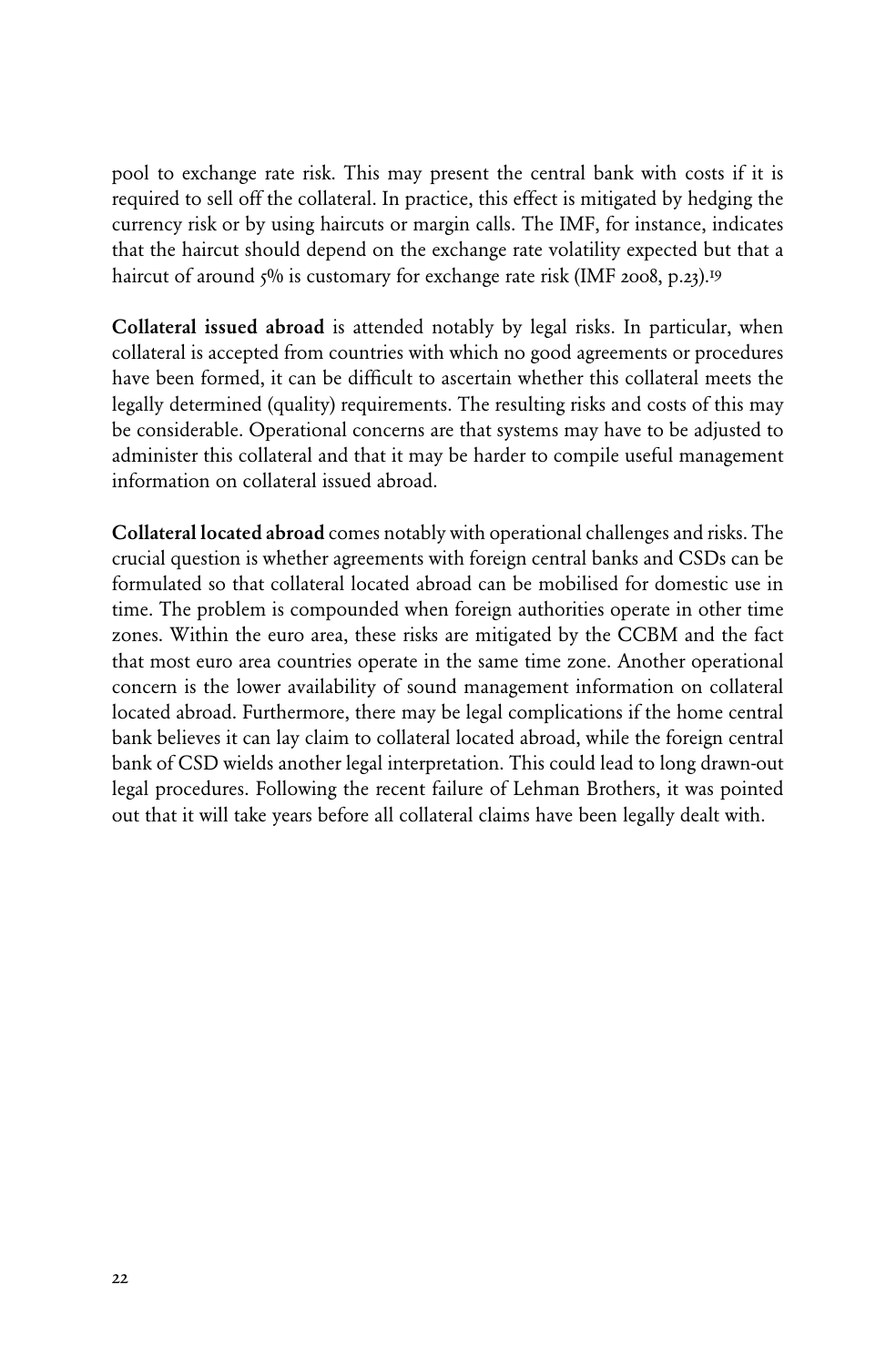### 5 Conclusions

In the current crisis, central banks seem more inclined to accept cross-border collateral. The ESCB, for example, now accepts foreign currency collateral and – as *emergency* collateral – certain collateral which is located or issued outside the euro area. Yet, in practice, there are virtually no scientific or policy analyses which deal explicitly with the impact of cross-border collateral on the tasks of a central bank cum supervisor. This paper analyses how cross-border collateral affects the tasks of a central bank which also exercises supervision.

To begin with, different categories of cross-border collateral must be distinguished (foreign currency collateral, collateral issued in other jurisdictions and collateral located in other jurisdictions), as each category entails specific changes (see Table 1) and may thus have different effects on how a central bank cum supervisor performs its duties.

### *Foreign currency collateral and collateral issued abroad*

As a result of the acceptance of foreign currency collateral and collateral issued abroad, more collateral becomes available in the home country. For the home central bank, this will have a positive effect on monetary policy, payment systems and financial stability. Thanks to acceptance of these two categories of collateral, financial institutions have a wider range of collateral to deposit at the central bank; this means greater access to monetary operations and contributes to a more effective monetary policy. And, as it becomes more attractive for various institutions to deposit collateral at an NCB, they can, if need be, take out more intraday credit to prevent hitches in payment systems, or obtain more liquidity in the event of a negative shock.

Compared to collateral denominated in the home currency and collateral issued at home, foreign currency-denominated collateral and collateral issued abroad do pose extra risks to prudential supervision and to the effectiveness and efficiency of the central bank's own organisation. Foreign currency collateral exposes financial institutions and central banks to exchange rate risk, which they can manage by hedging or by limiting acceptance to several 'hard' currencies. Moreover, central banks can apply (extra) haircuts or use margin calls. Collateral issued in other jurisdictions, on the other hand, is often attended by legal complications which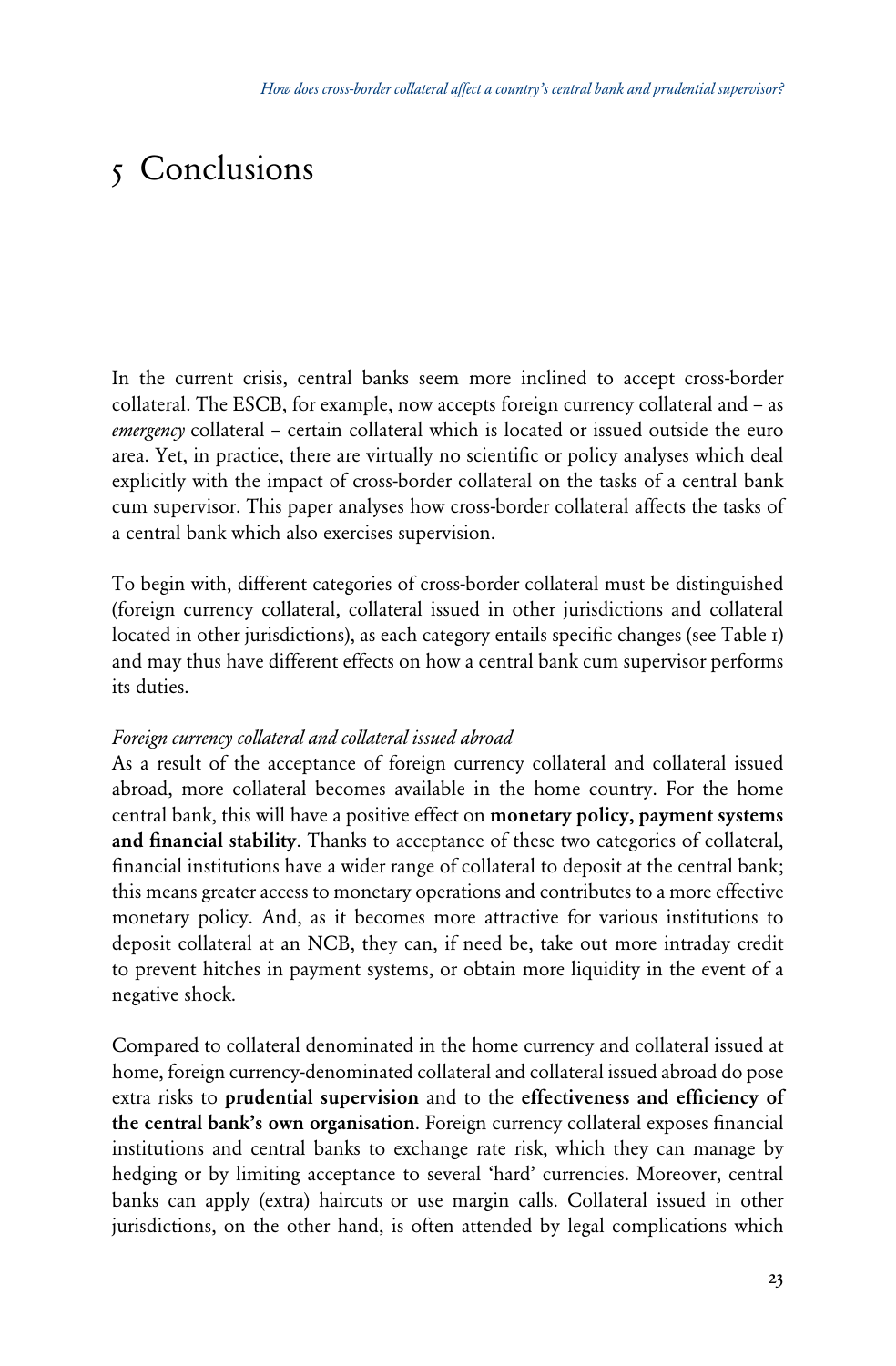may be hard to fathom, and which may generate extra costs and risks for both prudential supervision and the central bank's own organisation. The latter goes especially for collateral stemming from countries, where the domestic central bank has not made agreements with the local authorities about legal assistance and about sufficiently guaranteed procedures.

#### *Collated located abroad*

Although the acceptance of collateral located abroad may be positive for monetary policy and payment systems, this is not self-evident owing to the potential operational and legal problems. In particular, if the agreements with the foreign authorities are unclear, if no procedural agreements or agreements about legal assistance have been made, if there is a time zone problem and if there is uncertainty about the quality of supervision and the processing time at the CSDs, it is doubtful whether collateral used for overnight or intraday credit can be obtained in time. Even within the euro area, with its clear and reliable agreements governing the cross-border use of collateral, and little differences in time zone, overnight or intraday credit cannot always be organised on time.

The greatest risk inherent in accepting collateral located abroad lies in the fact that such collateral offers institutions the possibility to economise on their collateral by maintaining a single, global pool. This makes the effects of this collateral on prudential supervision and financial stability ambiguous. There is admittedly a larger international pool of collateral which may potentially be used at home, but the question is whether this collateral really is available for domestic use in the event of global shocks, given the practice of ring-fencing. Finally, this collateral can detract from the effectiveness and efficiency of the central bank's own organisation as a result of operational problems.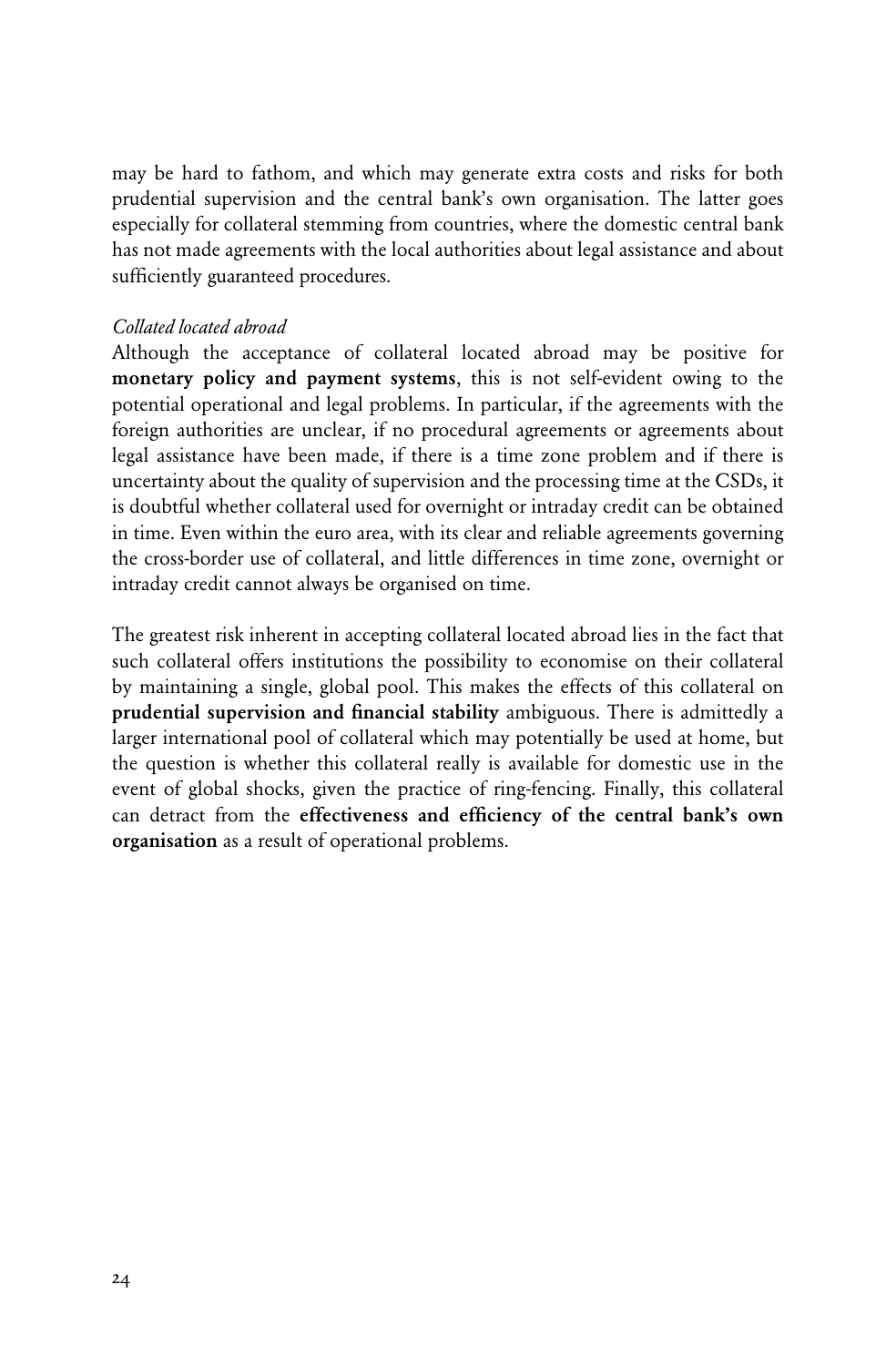### *Summary*

### Table 2 presents a summary of the effects of the various categories of foreign collateral on the tasks of the central bank (CB) cum supervisor.

| Type of<br>collateral<br>CB task                            | Foreign currency<br>collateral                                                                                                           | Collateral issued<br>abroad                                                                                                                 | Collateral located abroad                                                                                                                                 |
|-------------------------------------------------------------|------------------------------------------------------------------------------------------------------------------------------------------|---------------------------------------------------------------------------------------------------------------------------------------------|-----------------------------------------------------------------------------------------------------------------------------------------------------------|
| Monetary<br>policy                                          | Positive, as financial<br>institutions can take<br>more part in monetary<br>operations                                                   | Positive, as financial<br>institutions can<br>take more part in<br>monetary operations                                                      | Positive insofar as<br>liquidity need can be<br>planned in advance,<br>arrangement may be too<br>slow for e.g. overnight<br>facility                      |
| Payment<br>systems                                          | Positive as lower costs<br>allow of pledging<br>more collateral at CB,<br>so that potentially<br>more intraday credit<br>can be obtained | Positive as lower<br>costs allow of<br>pledging more<br>collateral at CB, so<br>that potentially more<br>intraday credit can be<br>obtained | Positive, but less suitable<br>for solving acute payment<br>problems                                                                                      |
| Financial<br>stability                                      | Positive as lower costs<br>allow of pledging<br>more collateral at CB<br>to absorb shock                                                 | Positive as lower<br>costs allow of<br>pledging more<br>collateral at CB to<br>absorb shock                                                 | Ambiguous, depending<br>on nature of shock and<br>degree of economising<br>on collateral worldwide.<br>Emergency collateral,<br>generally positive effect |
| Prudential<br>supervision                                   | Limited effect on<br>account of exchange<br>rate risk                                                                                    | Negative effect<br>because institution<br>may opt for more<br>risk-bearing financial<br>assets                                              | Potential negative effect<br>if institutions economise<br>on global quantity of<br>liquidity and if supervisors<br>engage in ring-fencing                 |
| Effectiveness/<br>efficiency<br>of internal<br>organisation | Limited negative<br>effect on account of<br>exchange rate risk                                                                           | Negative effect on<br>account of legal<br>complications and<br>costs                                                                        | Operational risks which<br>may be considerable<br>owing to, for example,<br>time zone differences                                                         |

Table 2: Effect of different categories of cross-border collateral on a central bank (CB)'s tasks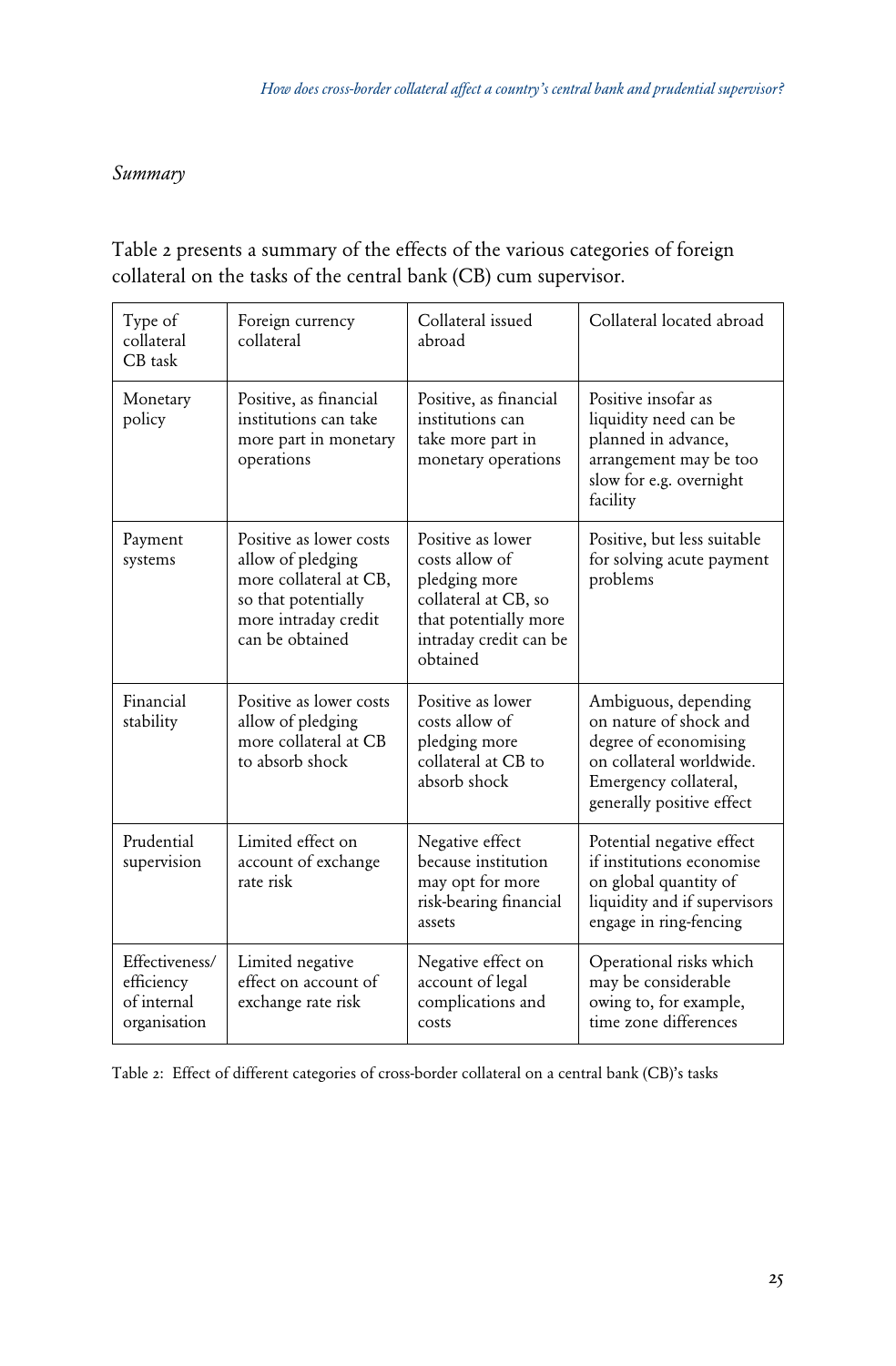### 6 References

Bank for International Settlements (BIS), 2006, Cross-border Collateral Arrangements, *Committee on Payments and Settlement Systems*, January 2006

Domanski, D. en U. Neumann, 2001, Collateral in Wholesale Financial Markets. *BIS Quarterly Review*. September 2001, pp 57-64

Godeffroy, J.M., 1999, Collateral Management in the Eurozone: The European Central Bank's View. *Economic and Financial Review,* 6(2), pp. 87-95

Internationaal Monetair Fonds (IMF), 2008, Chailloux, A., Gray, S. en R. McCaughbrin, Central Bank Collateral Frameworks: Principles and Policies, *IMF Working Paper*, WP/08/222

Manning, M.J. en M. Willison, 2006, Modelling the Cross-border Use of Collateral in Payments Systems, *Bank of England Working Paper* no. 286

McPhail, K. en A. Vakos, 2003, Excess Collateral in the LVTS: How Much is Too Much?, *Bank of Canada Working Paper* 2003-36

Vento, G.A., 2004, The Eurosystem Operational Framework, Use of Collateral and Liquidity Distribution in the Euro Area: Towards a Single Interbank Market?, *Banca Nazionale del Lavoro Quarterly Review,* 57(228), pp. 71-100.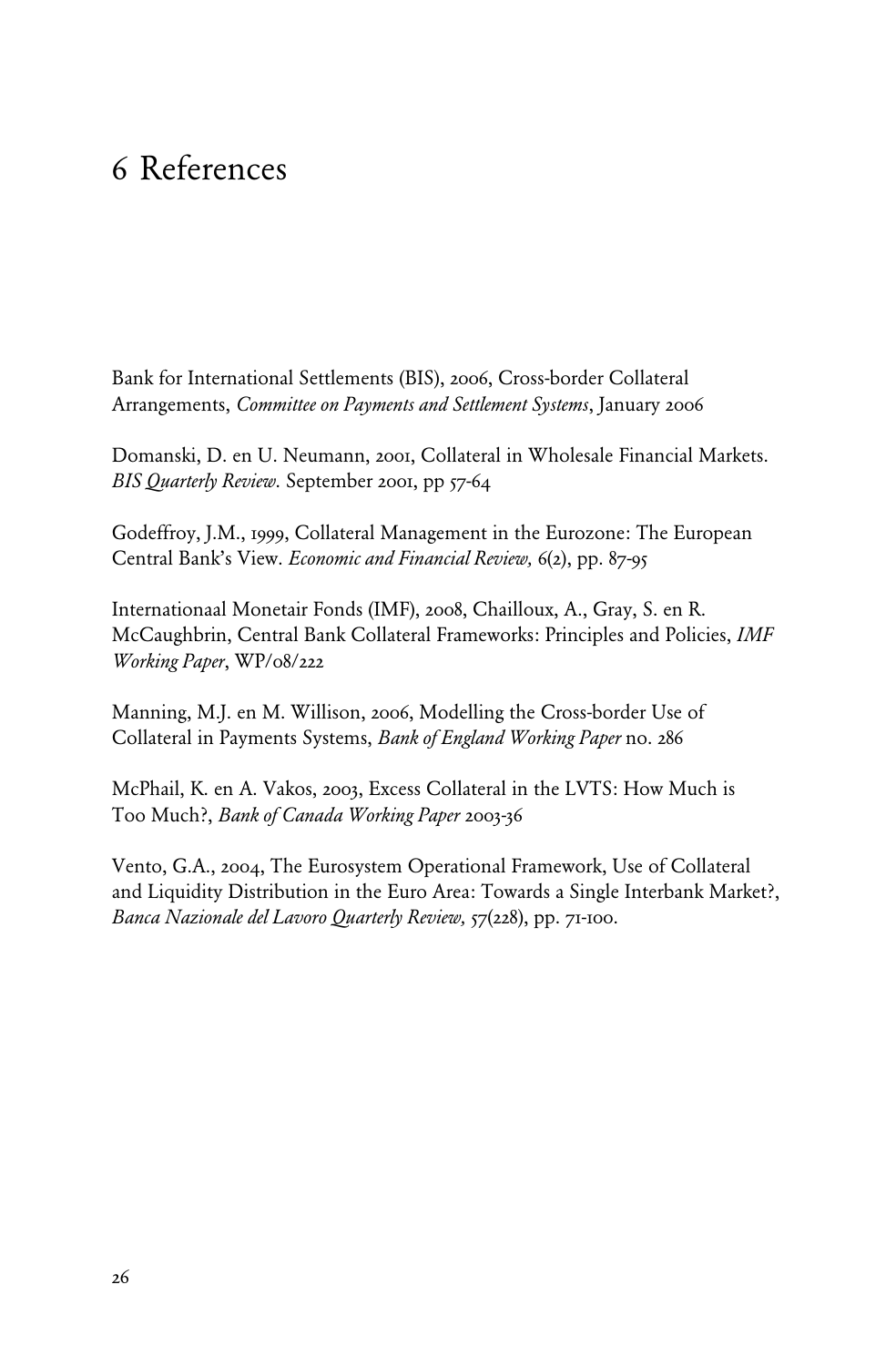#### Notes

1 The author wishes to thank Hans Brits, Nynke Doornbos, Rien Jeuken, Jeanine Palstra and Daniëlle Walraven for their valuable comments on an earlier version of this paper and Liesbeth Klein for her translation of the manuscript into English.

2 Within the euro area these agreements have been laid down in the so-called Internal Manual

3 There is at most a two-hour time difference between two CCBM countries. Most countries have *Central European Time*. In Great Britain, Ireland and Portugal it is an hour earlier, in Finland and Greece an hour later. 4 BIS (2006) distinguishes five different models which each have their merits when it comes to facilitating cross-border collateral. These are: (1) a correspondent central bank model, (2) a guarantee model, (3) links between securities settlement systems, (4) remote access to securities settlement systems and  $(5)$  a collateral management system.

5 This could provide a further stimulus to generally manage liquidity more centrally, rather than nationally or decentrally. This aspect is discussed in more detail in section 4.5, which deals with prudential supervision. 6 This can be illustrated by the following example. A financial institution is active in three countries (A, B and C), whose central banks accept domestic collateral only. The institution has deposited EUR 10 million worth of collateral at each of these central banks. Let us suppose that these central banks decide to fully accept each other's collateral. The financial institution will then investigate which collateral, from country A, B or C, is the cheapest. In other words, institutions may increasingly opt for collateral that can be used at a number of central banks or for collateral of a lesser quality (after all, "bad collateral drives out good collateral"). In addition, if there is little chance of the institution needing the maximum amount of collateral in all three countries at once, it will be stimulated to pledge a total of – for example – EUR 25 million worth of collateral at the three central banks combined, rather than a total of EUR 30 million. In the analysis, this is termed economising on global collateral.

7 See the example presented in the previous note: in the new situation, a maximum of EUR 25 million is potentially available for every country at a given time. 8 The ECB's recent decision to expand the list of eligible collateral temporarily probably indicates that, in the current crisis, the collateral available in some euro area countries was considered insufficient. 9 Banks have liquidity shortages because the public is provided with banknotes via the banks, and because banks themselves have a need for reserves.

10 Article 18.1 of the Statutes of the ESCB and ECB determines that in case of credit transactions, by the national central banks or the ECB on behalf of credit institutions, any credit granted has to be covered by a sufficient amount of collateral.

11 If this is not the case, some financial institutions would receive preferential treatment over others when central bank credit is allotted, there would be no level playing field, which would not be conducive to the effectiveness of monetary policy.

12 If all parties are required to pledge qualitatively sound collateral in order to receive liquidity from the central bank, banks should logically receive this liquidity on the same conditions. Another way to realise fairness between more and less creditworthy financial institution, is price differentiation. This method is applied by the Fed in the Standing Facility.

13 Under normal circumstances, most institutions can access inter-bank credit so that market rates and official rates will barely diverge.

14 In addition, CSDs in several countries close early in the afternoon, so that, in some cases, credit institutions must submit requests to a foreign CSD before 15.30 hours to obtain central bank credit the same day.

15 The Fed provides unsecured intraday credit, subject to a maximum.

16 In such situations, the necessary liquidity may become available in time through cash collateral or swaps.

17 From the viewpoint of financial stability, the quantity of collateral posted by financial institutions at the central bank is not as important as the quantity which they can mobilise at short notice in the event of a shock. A bank can, for instance, maintain certain securities in its trading portfolio and pledge these securities as collateral at the central bank when necessary (see also section 2.4).

18 A financial institution's exchange rate risk may increase or decrease, depending on the currency composition of assets and liabilities.

19 The haircut must be calculated on the basis of the volatility of the currency in question vis-à-vis the own currency, and the time during which the exchange rate risk is run. During a crisis, such as the present one, higher haircuts may be needed or margin calls considered.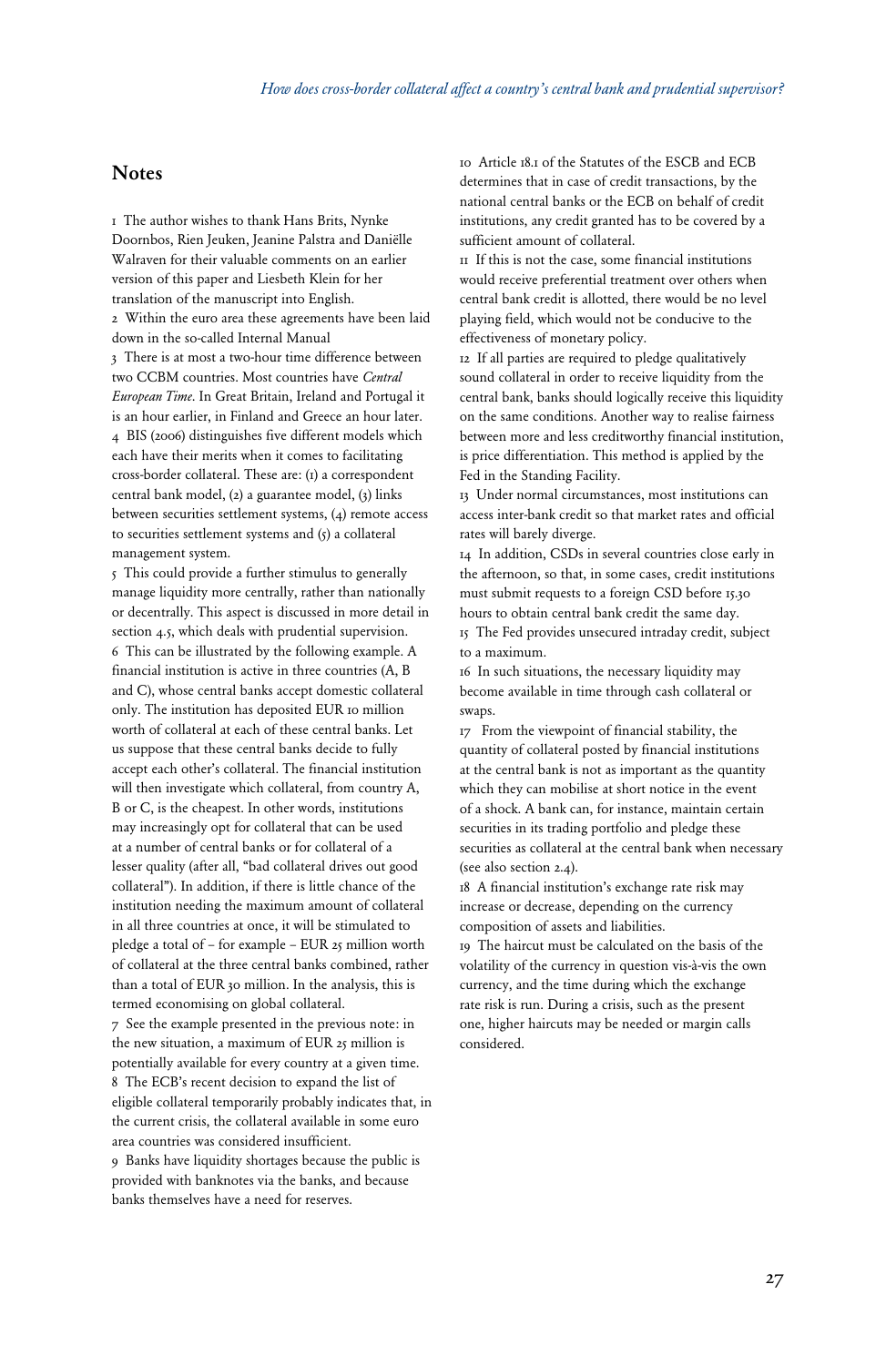Publications in this series as from January 2003

| Vol.1/No.1 (2003) | Requirements for successful currency regimes:<br>The Dutch and Thai experiences<br>Robert-Paul Berben, Jan Marc Berk, Ekniti Nitihanprapas,<br>Kanit Sangsuphan, Pisit Puapan and Piyaporn Sodsriwiboon |  |  |
|-------------------|---------------------------------------------------------------------------------------------------------------------------------------------------------------------------------------------------------|--|--|
| Vol.1/No.2 (2003) | The blurring of distinctions between financial sectors:<br>fact or fiction?<br>Annemarie van der Zwet                                                                                                   |  |  |
| Vol.1/No.3 (2003) | Intermediation, integration and internationalisation:<br>a survey on banking in Europe<br>Jaap Bikker and Sandra Wesseling                                                                              |  |  |
| Vol.1/No.4 (2003) | A Survey of Institutional Frameworks for Financial Stability<br>Sander Oosterloo and Jakob de Haan                                                                                                      |  |  |
| Vol.2/No.1 (2004) | Towards a framework for financial stability<br>Aerdt Houben, Jan Kakes and Garry Schinasi                                                                                                               |  |  |
| Vol.2/No.2 (2004) | Depositor and investor protection in the Netherlands:<br>past, present and future<br>Gillian Garcia and Henriëtte Prast                                                                                 |  |  |
| Vol.3/No.1 (2005) | Labour market participation of ageing workers<br>Micro-financial incentives and policy considerations<br>W. Allard Bruinshoofd and Sybille G. Grob                                                      |  |  |
| Vol.3/No.2 (2005) | Payments are no free lunch<br>Hans Brits and Carlo Winder                                                                                                                                               |  |  |
| Vol.4/No.1 (2006) | EUROMON: the multi-country model of De Nederlandsche Bank<br>Maria Demertzis, Peter van Els, Sybille Grob and Marga Peeters                                                                             |  |  |
| Vol.4/No.2 (2006) | An international scorecard for measuring bank performance:<br>The case of Dutch Banks<br>J.W.B. Bos, J. Draulans, D. van den Kommer and B.A. Verhoef                                                    |  |  |
| Vol.4/No.3 (2006) | How fair are fair values?<br>A comparison for cross-listed financial companies<br>Marian Berden and Franka Liedorp                                                                                      |  |  |